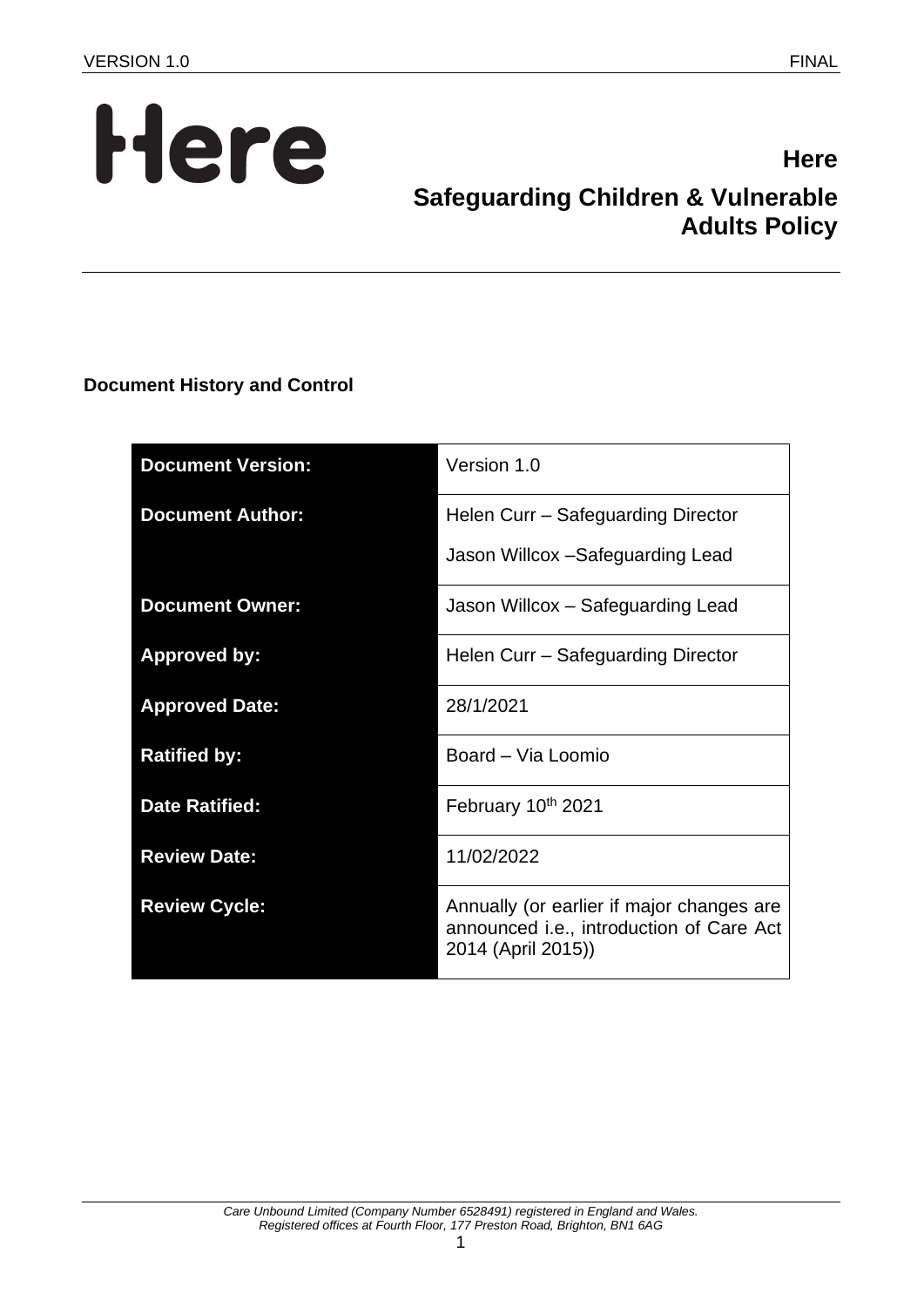| <b>Version</b> | <b>Date</b> | <b>Brief summary</b><br>of change                                 | <b>Reviewer</b>                                 | <b>Executive</b><br>Team<br>approval      | <b>Board</b><br>approval   |
|----------------|-------------|-------------------------------------------------------------------|-------------------------------------------------|-------------------------------------------|----------------------------|
| 0.1            | 21.6.2010   | Initial draft                                                     | Samantha<br>Horwill                             | 21.6.2010                                 | 8.7.2010                   |
| 0.2            | 17.6.2011   | Second draft                                                      | <b>Kristin</b><br><b>Francis</b>                | N/A                                       | N/A                        |
| 0.3            | 25.7.2011   | Third draft                                                       | Janet Syder                                     | N/A                                       | 26.07.2011                 |
| 0.4            | 15.08.2011  | Final with new<br>weblink                                         | Janet Syder                                     | N/A                                       | 26.07.2011                 |
| 0.5            | 1.3.2012    | Review following<br>Mock Inspection<br>by Fiona Woods             | Janet Syder<br>and Diana<br>Finney              | N/A                                       | N/A                        |
| 0.6            | 30.5.2012   | Review required<br>for new service to<br>be included              | Janet Syder<br>and Diana<br>Finney              | Safeguarding<br>Manager<br>19.6.2012      | 4.9.2012                   |
| 0.7            | 11.6.2013   | <b>CQC</b> notifications                                          | Janet Syder<br>and Diana<br>Finney              | Assistant<br><b>Director</b><br>13.9.2013 | N/A                        |
| 1.0            | 28.3.2014   | Scheduled review                                                  | Janet Syder<br>and Diana<br>Finney              | N/A                                       | 29.7.2014                  |
| 1.1            | 20.11.2014  | Policy review due<br>to CCG feedback                              | Diana,<br>Finney,<br>Jon Ota and<br>Janet Syder | 3.12.2014                                 | N/A                        |
| 1.2            | 3.12.2014   | Review of<br>training                                             | Jon Ota and<br>Janet Syder                      | N/A                                       | N/A                        |
| 2.0            | 3.12.2014   | Final version<br>including CCG<br>feedback                        | Jon Ota and<br>Janet Syder                      | 3.12.2014                                 | 9.6.2015                   |
| 2.1            | 2.1.2015    | Review due to<br>CCG feedback,<br>Care Act and<br>training change | Jon Ota, Di<br>Finney and<br>Janet Syder        | N/A                                       | 9.6.2015                   |
| 2.2            | 23.05.2016  | Scheduled review                                                  | Josie Wilson,<br>Peter Ley                      | Jon<br>Ota<br>14.07.2016                  | <b>Board</b><br>26.07.2016 |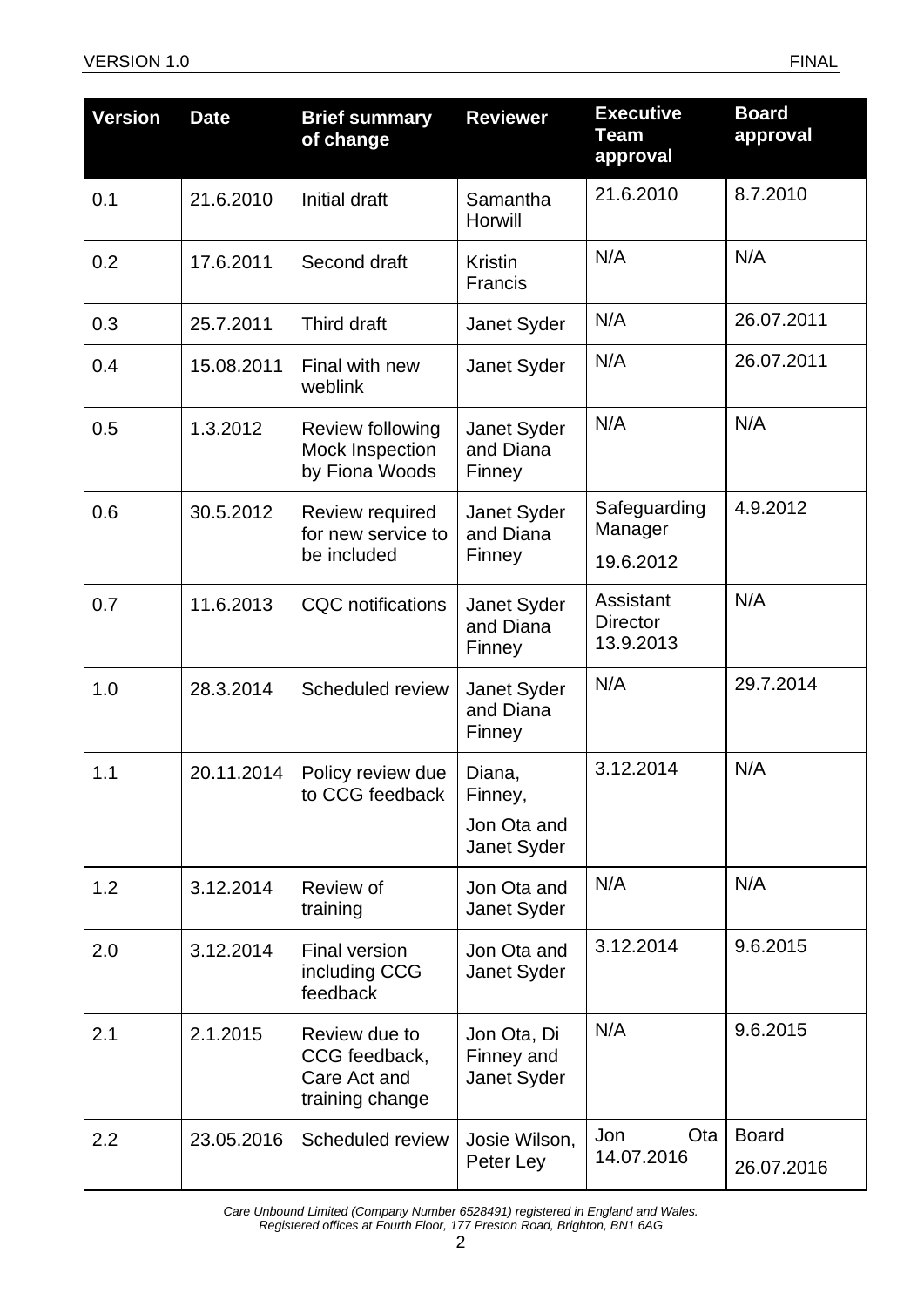| 3.0 | 01.11.2016 | Policy extended<br>until 31.12.2016<br>for review period                     | Peter Ley,<br>Helen Curr,<br><b>Charlie Balfe</b> | Helen Curr -<br>Clinical<br><b>Director</b><br>01.11.2016 | <b>Board</b><br>01.11.2016            |
|-----|------------|------------------------------------------------------------------------------|---------------------------------------------------|-----------------------------------------------------------|---------------------------------------|
| 3.1 | 17.11.2016 | Scheduled<br><b>Review</b>                                                   | Peter Ley                                         | N/A                                                       | N/A                                   |
| 3.2 | 05.12.2016 | <b>Scheduled</b><br><b>Review</b><br>Self-management<br>perspective          | Peter Ley<br>Phoebe<br>Munson                     | N/A                                                       | Board - Via<br>Loomio-<br>21.01.2017  |
| 3.3 | 26.01.2016 | Review due to<br><b>CQC Project</b><br>Team - DBS<br>monitoring<br>amendment | Jon Ota,<br><b>Charlie Balfe</b>                  | N/A                                                       | Board - Via<br>Loomio -<br>02.02.2017 |
| 4.0 | 21.01.2018 | Annual review                                                                | Jon Ota                                           | N/A                                                       | Board - Via<br>Loomio -<br>06.02.2018 |
| 4.1 | 11.12.2018 | Scheduled<br><b>Review</b>                                                   | Naomi<br>Eades-<br>Cornall<br>Jon Ota             | Jon Ota<br>11.02.2019                                     | N/A as no<br>legislative<br>changes   |
| 5.0 | 25.02.2019 | <b>Final Version</b>                                                         | Naomi<br>Eades-<br>Cornall                        | N/A                                                       | N/A                                   |
| 5.1 | 15/1/2020  | Scheduled<br>Review &<br>combined<br>Children + vuln<br>adult's policies     | Jason<br><b>Willcox</b>                           | N/A                                                       | N/A                                   |
| 5.2 | 26/11/2020 | Inputting<br>feedback on<br>policy re-work                                   | Naomi<br>Eades-<br>Cornall                        | 28.1.2021                                                 | 10.2.2021                             |
| 6.0 | 2/3/2021   | Finalising                                                                   | <b>Gill Howson</b>                                | 28/1/2021                                                 | 10/2/2021 via<br>Loomio (<br>Board)   |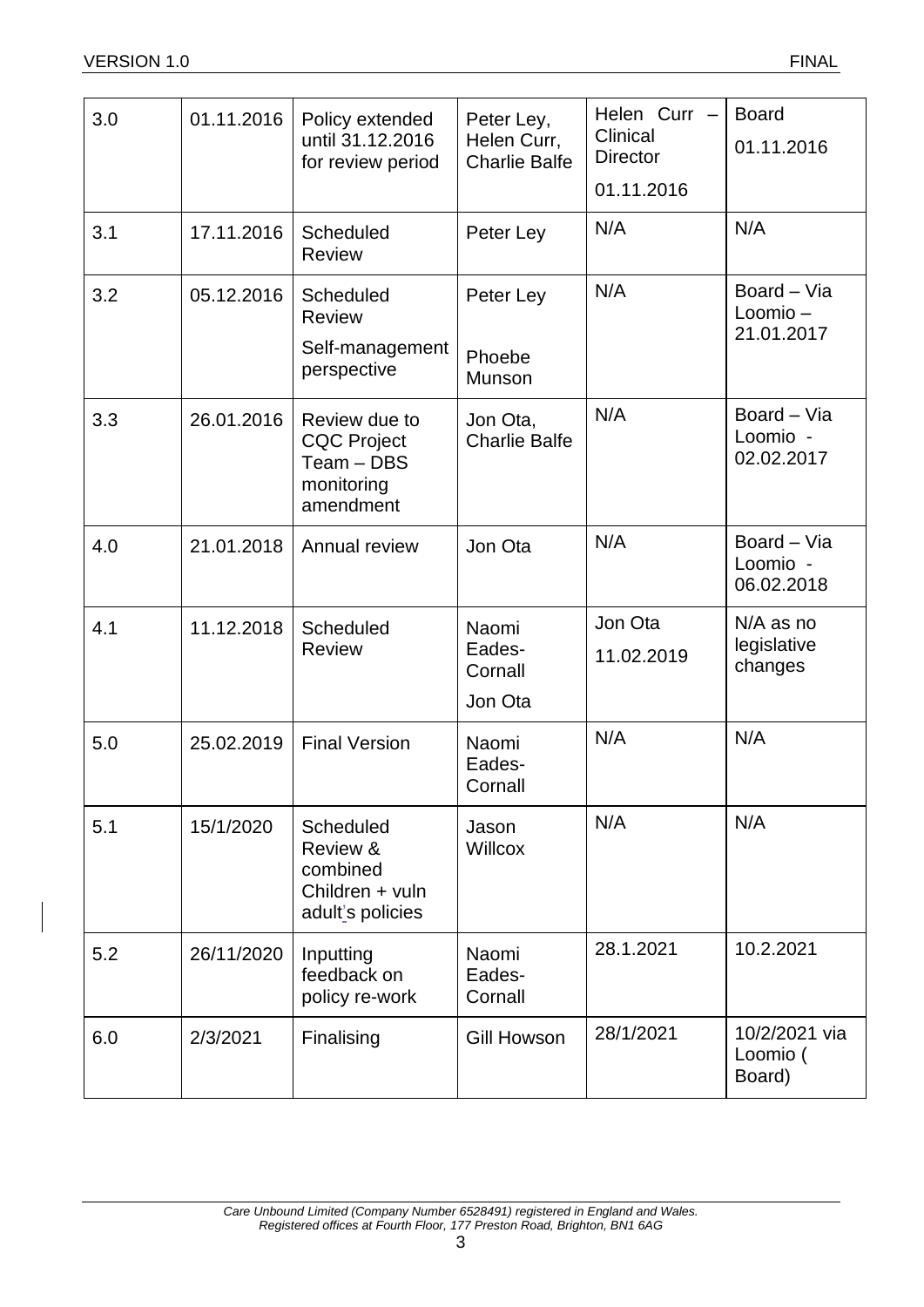| <b>Policy Awareness</b>                                                                         |                                                                                                                                                                                                     |  |  |  |  |
|-------------------------------------------------------------------------------------------------|-----------------------------------------------------------------------------------------------------------------------------------------------------------------------------------------------------|--|--|--|--|
| People who need to know this policy in<br>detail and know where to find it                      | clinical<br>All<br>Colleagues<br>employed<br>or<br>.on<br>with HERE/Brighton<br>Race<br>Course<br>contract<br>identified<br>Service<br>(BRCV)<br>Vaccination<br>and<br><b>Safeguarding Managers</b> |  |  |  |  |
| who need to have a broad<br>People<br>understanding of this policy and know where<br>to find it | Directors, Non-Executive<br><b>Directors</b><br>and<br><b>Associate Directors</b>                                                                                                                   |  |  |  |  |
| People who need to be aware this policy<br>exists and know where to find it                     | All other individuals at Here/ BRCV                                                                                                                                                                 |  |  |  |  |

| <b>Training Requirements</b>                                                      |      |   |                                                                                                  |                                                                                                                               |
|-----------------------------------------------------------------------------------|------|---|--------------------------------------------------------------------------------------------------|-------------------------------------------------------------------------------------------------------------------------------|
| People who should carry out Safeguarding<br>Adults training - Level 1             |      |   |                                                                                                  | All individuals at Here/BRVC - every three years                                                                              |
| People who should carry out Safeguarding<br>Adults training - Level 1 and Level 2 |      |   | All clinical colleagues, both employed and on<br>contracts with HERE/BRVC - every three<br>years |                                                                                                                               |
| Safeguarding<br>Manager                                                           | Lead | & | Safeguarding                                                                                     | training<br>Individual<br>according<br>plan<br>to<br>developmental needs and job role.<br>May<br>include Safeguarding level 3 |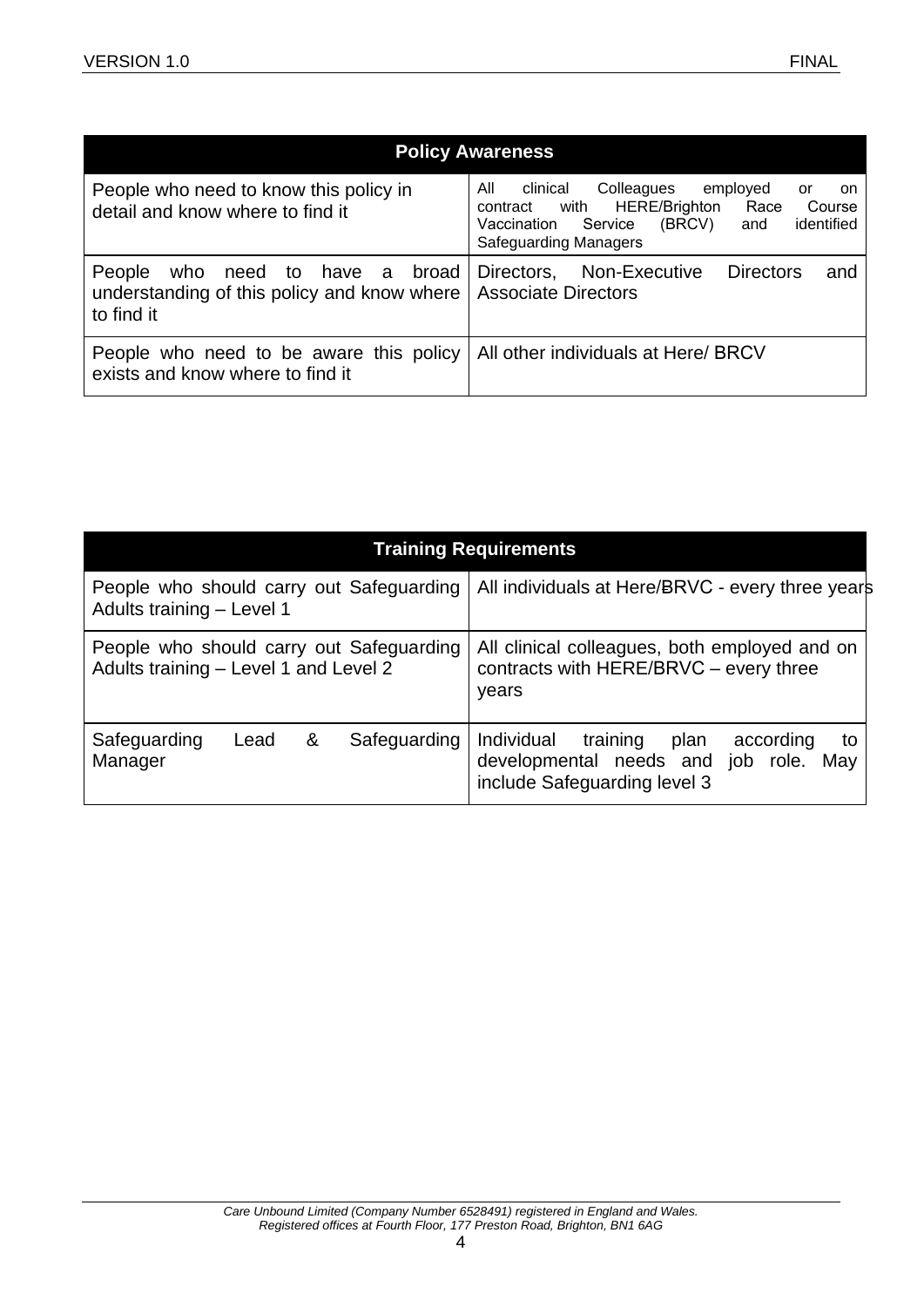# **Contents**

| 1.0                                                                        |  |
|----------------------------------------------------------------------------|--|
| 2.0                                                                        |  |
| 3.0                                                                        |  |
| 4.0                                                                        |  |
|                                                                            |  |
|                                                                            |  |
| 5.0                                                                        |  |
| 6.0                                                                        |  |
|                                                                            |  |
|                                                                            |  |
|                                                                            |  |
|                                                                            |  |
|                                                                            |  |
|                                                                            |  |
|                                                                            |  |
|                                                                            |  |
|                                                                            |  |
|                                                                            |  |
|                                                                            |  |
|                                                                            |  |
|                                                                            |  |
|                                                                            |  |
|                                                                            |  |
|                                                                            |  |
|                                                                            |  |
|                                                                            |  |
|                                                                            |  |
|                                                                            |  |
|                                                                            |  |
|                                                                            |  |
|                                                                            |  |
|                                                                            |  |
| Appendix i - Schedule of Applicable Publications and other References:  23 |  |
|                                                                            |  |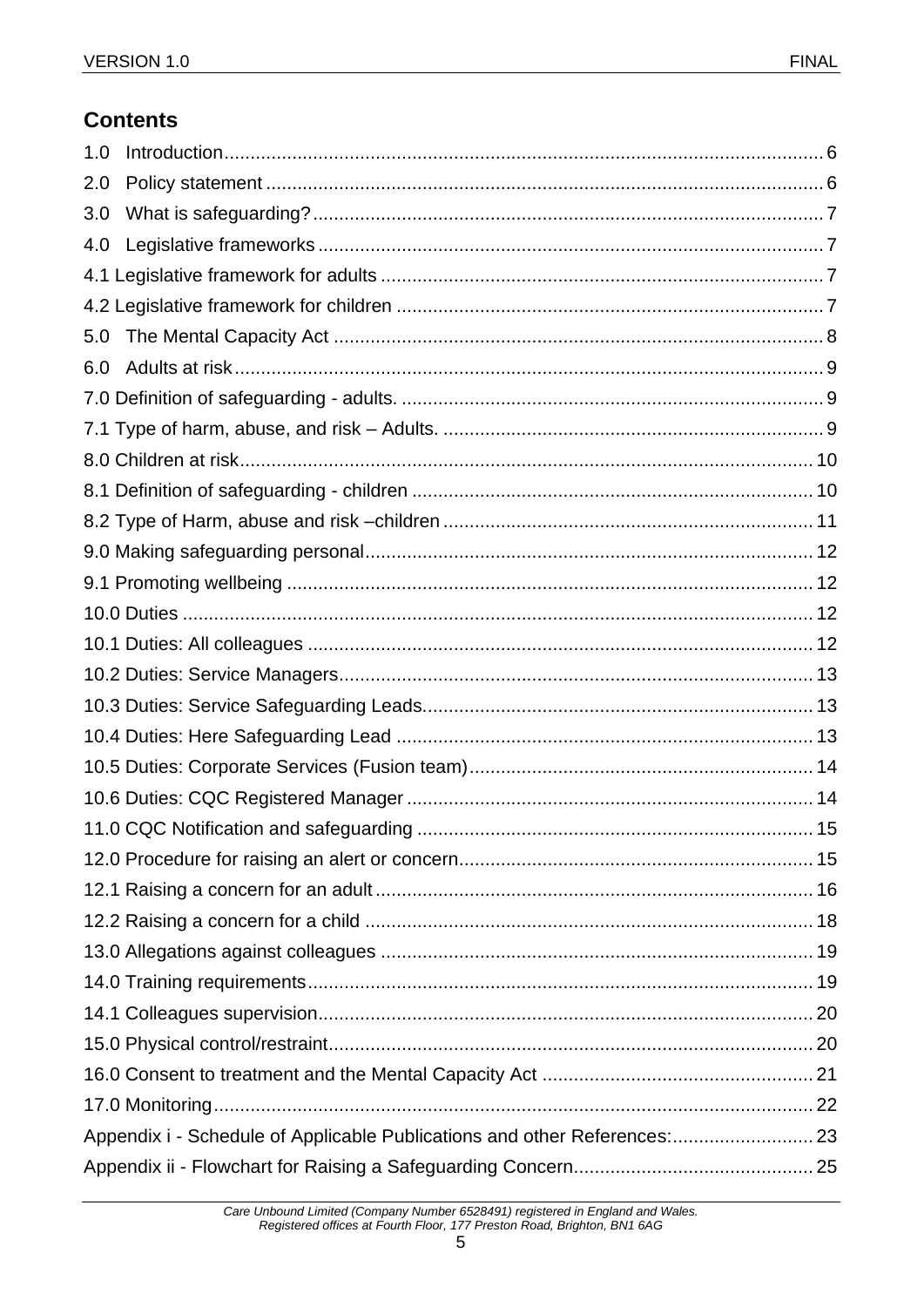## <span id="page-5-0"></span>**1.0 Introduction**

The electronic copy of the Safeguarding Vulnerable Adults Policy is located in **S:\BICS Operations\Policies\BICS Policies\Governance** – if for any reason you are unable to access this file please inform the Quality Coach or other appropriate individual in order to rectify.

## <span id="page-5-1"></span>**2.0 Policy statement**

This policy applies to all healthcare professionals working within our services and any nonmedical personnel who may be involved in providing care. This policy also relates to agency individuals and contractors working on our behalf.

Safeguarding is everyone's responsibility, and we have a legal duty to have regard to it when working with children, young people and adults at risk of harm or abuse. Every person has a right to live a life free from abuse, neglect, and fear.

Anyone who has a concern should raise them with the support of their Line Manager/ Responsible Team Member.

The legislation that sets out our safeguarding responsibilities to children and vulnerable adults will be reviewed and some of these duties will only apply to children, some apply to adults and some apply to both.

This policy sets out the responsibility of Here to ensure that all services comply with local and national safeguarding procedures, guidance and legislation.

The policy will support individuals by providing clear guidance on how to respond to and report any concerns in relation to adults at risk.

For child safeguarding concerns, [The Pan Sussex Child Safeguarding Policy](https://sussexchildprotection.procedures.org.uk/) - and Process provides clear instructions on alerting Child Protection concerns and should be the principal document for all Child Safeguarding concerns identified by Here/BRCV colleagues.

For adult safeguarding concerns, the [Sussex Safeguarding Adults Policy](https://sussexsafeguardingadults.procedures.org.uk/) should be the principal document identified by Here/BRCV colleagues,

There may be occasions where it has been agreed that services Here operates will differ in minor ways from the Here/BRCV Safeguarding Procedure as a result of Service Level integrated governance arrangements within jointly delivered services. In these instances, alerts may be escalated and dealt with in line with our partner's policy and the Here/ BRVC Safeguarding Manager will not be responsible for logging or escalating alerts. It should be noted that all organisations within the health economy have compliant policies with the Pan Sussex Safeguarding Procedures.

This policy has been designed to be read in conjunction with the following policies and procedures:

• Clinical Appraisal and Supervision Policy (regarding the supervision of clinicians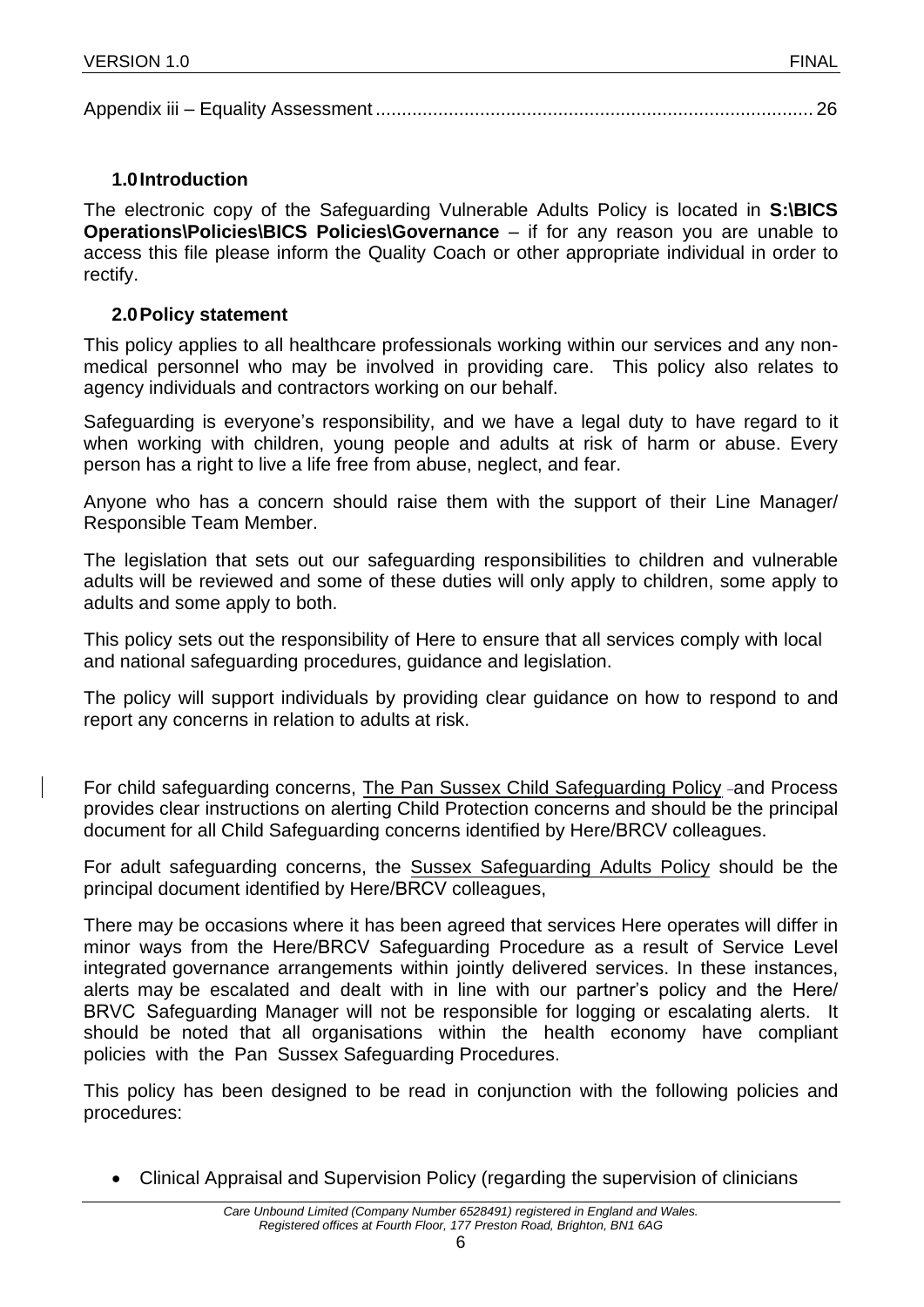- Training and Professional Development Policy (regarding the supervision and support of non-clinical individuals)
- Statutory and Mandatory Training Policy (regarding the training of both clinical and non-clinical individuals)
- HR Protocols and Procedures (regarding the monitoring of individuals at Here/BRCV)
- Incident Reporting Policy and Procedure (regarding dealing with safeguarding allegations against individuals)
- The policy will support individuals by providing clear guidance on how to respond to and report any concerns in relation to adults at risk.

## <span id="page-6-0"></span>**3.0What is safeguarding?**

Every person has a right to live a life free from abuse, neglect and fear. Safeguarding is everyone's business and responsibility to protect the vulnerable people who are unable to protect themselves.

- An adult at risk is any person aged 18 years or over who meets the following three key testsThe adult has needs for care and support (whether or not those needs are being met)
- The adult is experiencing, or at risk of, abuse or neglect. As a result of their care and support needs, the adult is unable to protect themselves from either the risk of, or the experience of abuse or neglect.

A child is a person aged under 18 years; young people aged 16 to 17 who are living independently are still defined as 'children'.

Where someone is 18 or over but is still receiving children's services and a safeguarding issue is raised, the matter should be dealt with through adult safeguarding arrangement.

## <span id="page-6-1"></span>**4.0 Legislative frameworks**

## <span id="page-6-2"></span>**4.1 Legislative framework for adults**

The key legislative framework supporting safeguarding adults this policy includes:

- [Human Rights Act 1998](https://www.legislation.gov.uk/ukpga/1998/42/contents)
- [Mental Capacity Act 2005](https://www.legislation.gov.uk/ukpga/2005/9/contents)
- [The Care Act](https://www.legislation.gov.uk/ukpga/2014/23/contents/enacted) (2014)
- [Deprivation of Liberty Safeguards 2007](https://www.gov.uk/government/publications/deprivation-of-liberty-safeguards-forms-and-guidance)

# <span id="page-6-3"></span>**4.2 Legislative framework for children**

The key legislative framework supporting safeguarding children this policy includes:

• [The Children Act 1989,](https://www.legislation.gov.uk/ukpga/1989/41/contents) [2004](https://www.legislation.gov.uk/ukpga/2004/31/contents)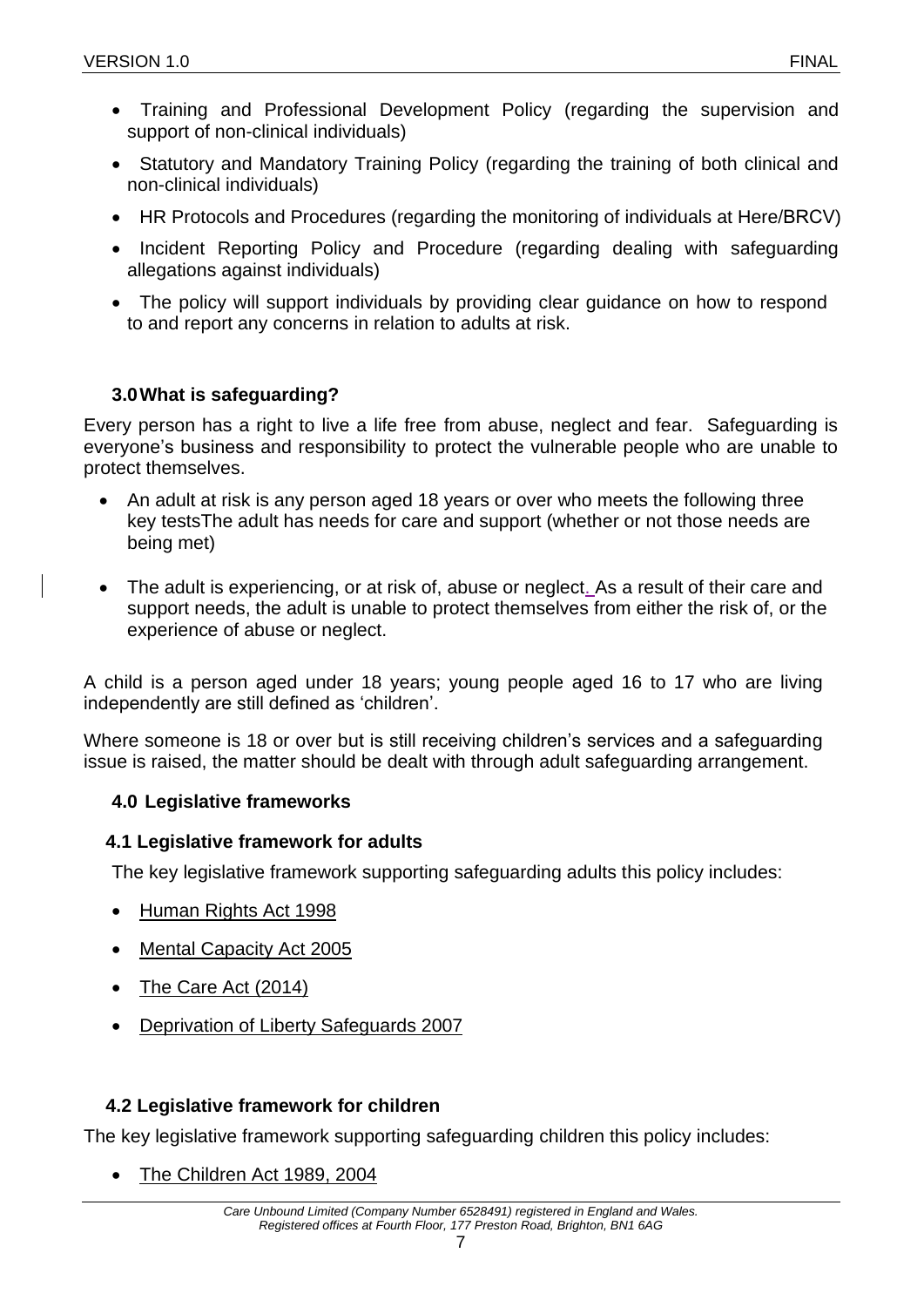- [Human Rights Act 1998](https://www.legislation.gov.uk/ukpga/1998/42/contents)
- [Care and Support Statutory OFFICIAL 6 Guidance \(Chapter 14\)](https://www.gov.uk/government/publications/care-act-statutory-guidance/care-and-support-statutory-guidance)
- [Children and Social Work Act 2017](https://www.legislation.gov.uk/ukpga/2017/16/contents/enacted)
- [Working Together to Safeguard Children \(2018\).](https://assets.publishing.service.gov.uk/government/uploads/system/uploads/attachment_data/file/779401/Working_Together_to_Safeguard-Children.pdf)
- [Crime and Disorder Act \(1998\),](https://www.legislation.gov.uk/ukpga/1998/37/contents)

There are fundamental differences between the legislative framework for the

safeguarding of children and that of adults, based on who can make decisions.

The responsibility for decision-making relating to children lies with those who have

parental responsibility. Parental Responsibility is defined in s 3(1) Children Act 1989 as being "the rights, duties, powers, responsibilities and authority which by law a parent of a child has in relation to the child and his property". The term 'Parental Responsibility' attempts to focus on the parent's duties towards their child rather than the parent's rights over their child.

Adults have a legal right to make their own decisions, even if they are unwise, as long as they have capacity to make those decisions and are free from coercion or undue influence.

While many key statutory provisions apply directly to a broad range of public bodies, including the NHS and the police, some key legislative provisions impose duties directly on Local Authorities. However, the NHS and other agencies are covered by these duties indirectly, because they must co-operate with Local Authorities over safeguarding.

## <span id="page-7-0"></span>**5.0The Mental Capacity Act**

The Mental Capacity Act 2005 (MCA) is the statutory framework for acting and making decisions on behalf of individuals who lack the mental capacity to make particular decisions for themselves. It also makes provision for those who have capacity and wish to make plans for the future. The MCA introduced the offense of willful neglect and Ill treatment (s44). The MCA Applies to people aged 16 and over.

The Deprivation of Liberty Safeguards (DoLS) 2007 are designed to protect the interest of an extremely vulnerable group of service users who do not have the capacity to decide where to live to receive care and treatment and to:

- Ensure people can be given the care they need in the least restrictive regimes
- Prevent arbitrary decisions that deprive vulnerable people of their liberty
- Provide safeguards for vulnerable people
- Provide them with rights of challenge against detention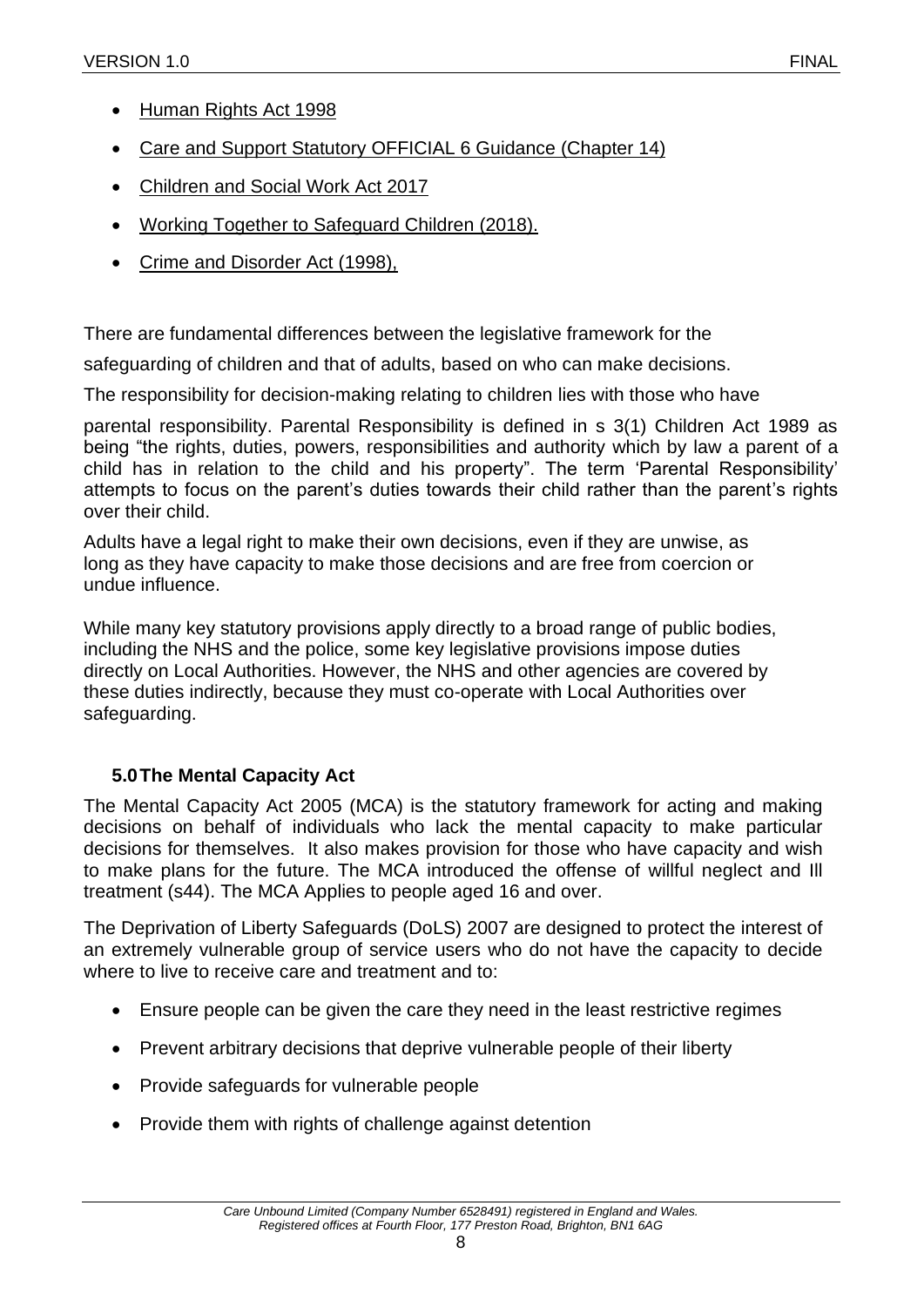#### **6.0Adults at risk**

<span id="page-8-0"></span>[The Care Act 2014](https://www.legislation.gov.uk/ukpga/2014/23/contents/enacted) reformed the law relating to care and support for adults and safeguarding adults who are experiencing, or are at risk of, abuse or neglect, and are unable to protect themselves.

Safeguarding means protecting an adult's right to live in safety, free from abuse and neglect. It is about working together to support people to make decisions about the risks they face in their own lives and protecting those who lack the mental capacity to make those decisions.

The legal framework for the Care Act 2014 is supported by Care and Support Statutory Guidance which provides information and guidance about how the Care Act should operate in practice. The guidance has statutory status which means that there is a legal duty to have regard to it when working with adults with needs for care and support and carers.

Sections 42 to 47 of the Care Act set out the legal duties and responsibilities in relation to adult safeguarding.

The Government's [policy statement on adult safeguarding](https://assets.publishing.service.gov.uk/government/uploads/system/uploads/attachment_data/file/197402/Statement_of_Gov_Policy.pdf) and the Care Act 2014, sets out six principles for all safeguarding adults:

- **Empowerment:** the presumption of person-led decisions and consent
- **Protection:** support and representation for those in greatest need
- **Prevention:** taking action before harm occurs
- **Proportionality:** taking the least intrusive response appropriate to the risk
- **Partnership:** local solutions through collaborative working
- **Accountability:** Accountability and transparency in delivering safeguarding**.**

#### <span id="page-8-1"></span>**7.0 Definition of safeguarding - adults.**

Safeguarding means protecting the adult's right to live in safety and free from abuse and neglect and promoting the adult's wellbeing.

## <span id="page-8-2"></span>**7.1 Type of harm, abuse, and risk – Adults.**

Abuse can be experienced in different forms and in many different environments. Below outlines that type of harm and abuse and provides some examples. The examples provided below are to aid learning and awareness and are not exhaustive.

- **Physical harm**: Any physical contact that results in discomfort, pain or injury. It can also be considered as inappropriate restraint, or knowingly giving an adult too much or not enough medication. Domestic violence and self-harm should also be considered as possible indicators of, and/or contributory factors to, harm or abuse.
- **Sexual harm and exploitation:** an adult being made to take part in sexual activity when they do not, or cannot, consent to this. It includes rape, indecent exposure, inappropriate looking or touching, or sexual activity where the other person is in a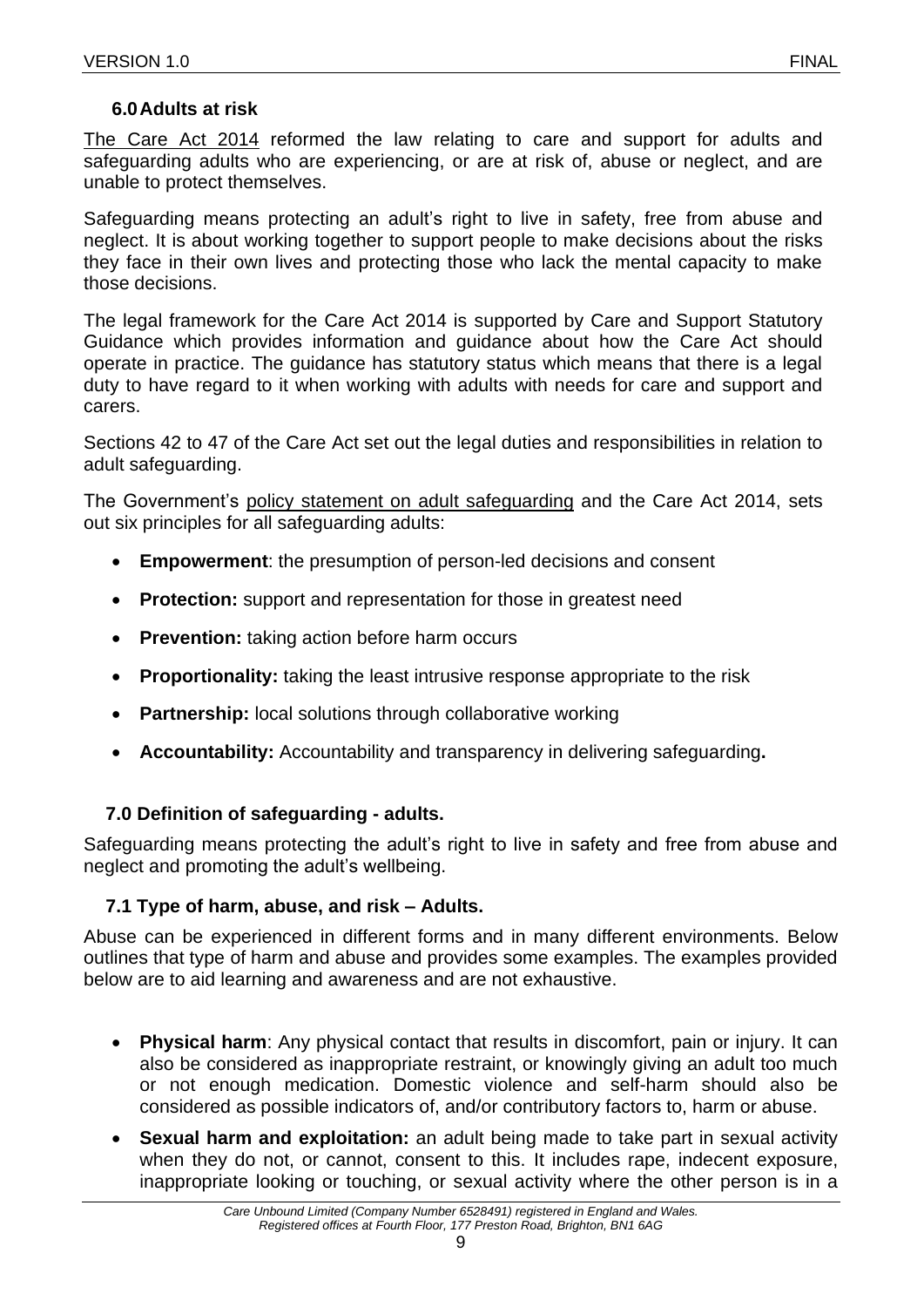position of power or authority. Sexual harm can also include transmission of STD. Sexual exploitation can also be experienced as being forced to watch a sexual act.

- **Neglect:** Neglect occurs when a person's physical, medical or emotional needs, either deliberately, or by failing to understand these, are not met. It includes ignoring an adult's needs, or not providing them with essential things to meet their needs, such as medication, food, water, shelter and warmth.
- **Self-Neglect:** Being unable, or unwilling, to care for their own essential needs, including their health or surroundings (for example, their home may be infested by rats or very unclean, or there may be a fire risk due to their obsessive hoarding).
- **Organisational Neglect:** Providing poor care in a care setting such as a hospital or care home, or in an adult's own home. This may be a one-off incident, repeated incidents or on-going ill-treatment. It could be due to neglect or poor care because of the arrangements, processes and practices in an organisation.
- **Financial:** is the use of a person's property, assets, income, funds or other resources without their informed consent or authorisation. It also includes internet scams tricking adults out of money or pressuring an adult into making decisions about their financial affairs, including decisions involving wills and property.
- **Psychological or emotional:** This is behaviour that causes mental distress or has a harmful effect on an individual's emotional health and development. It can include being shouted at, ridiculed or bullied, threatened, humiliated, or controlled by intimidation or fear. It includes harassment, verbal abuse, cyber-bullying (bullying which takes place online or through a mobile phone) and isolation.
- **Discrimination:** Discrimination exists when values, beliefs or culture result in a misuse of power, or the denial of rightful opportunities, so causing harm. Forms of harassment, ill-treatment, threats or insults because of an adult's race, age, culture, gender, gender identity, religion, sexuality, physical or learning disability, or mentalhealth needs. Discriminatory abuse can also be called 'hate crime'.
- **Modern Slavery:** An adult being forced to work for little or no pay (including in the sex trade), being held against their will, tortured, abused or treated badly by others.

## <span id="page-9-0"></span>**8.0 Children at risk**

A child is a person aged under 18 years; young people aged 16 or 17 who are living independently are still defined as 'children'

## <span id="page-9-1"></span>**8.1 Definition of safeguarding - children**

Children should be safe and able to develop to their full potential. Safeguarding is the action that is taken to promote the welfare of children and protect them from harm.

The Children Act 2004 (Section 11) and the revised "Working Together to Safeguard Children" (2018) define safeguarding and promoting the welfare of children as:

- Protecting children from maltreatment
- Preventing impairment of children's health or development
- Ensuring that children are growing up in circumstances consistent with the provision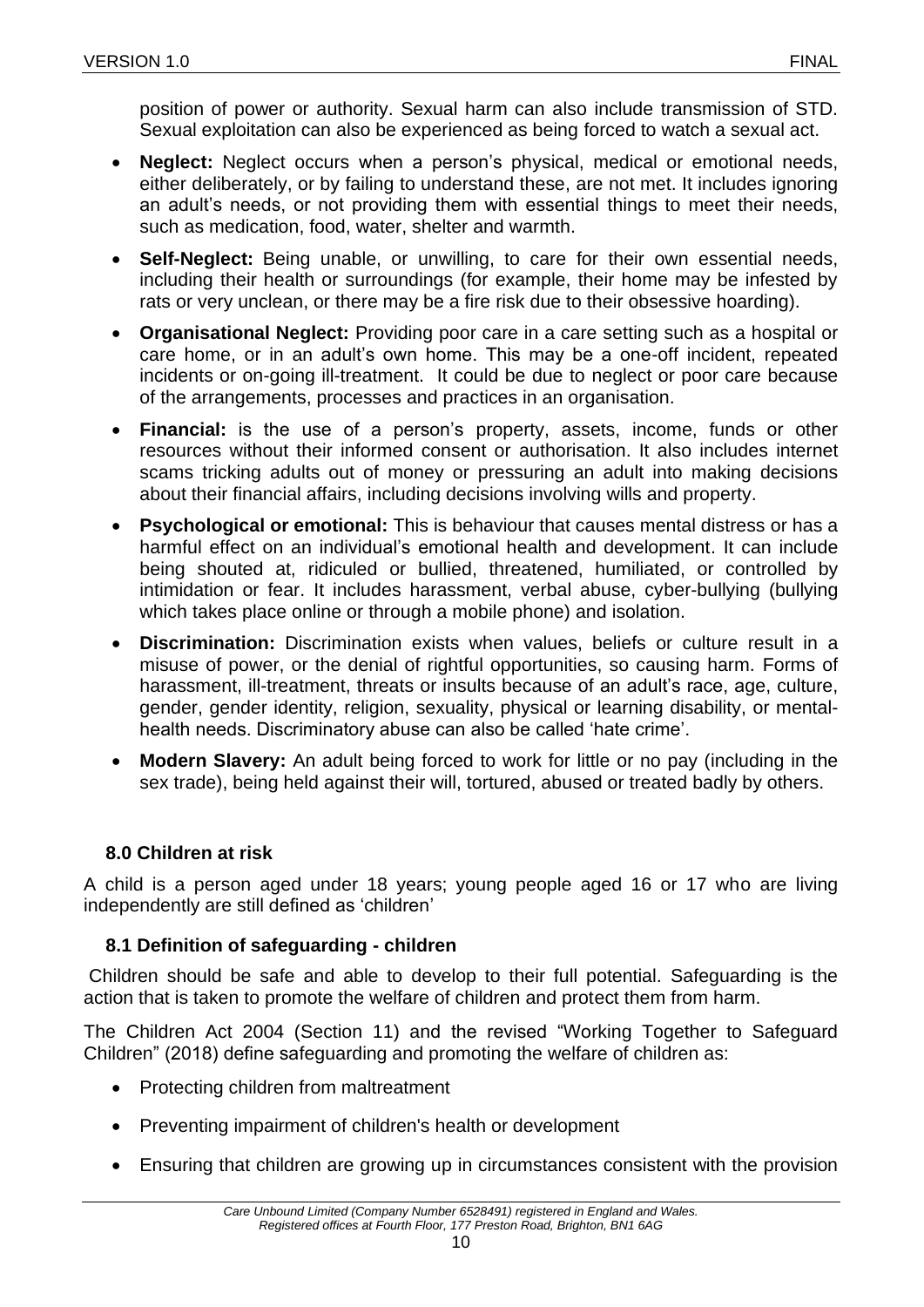of safe and effective care

• Taking action to enable all children to have the best outcomes

## <span id="page-10-0"></span>**8.2 Type of Harm, abuse and risk –children**

The types of harm that apply to adults do also apply to children and the below examples show how the definition of harm and abuse can be applied to children.

Abuse can be experienced in different forms and in many different environments. Below outlines that type of harm and abuse and provides some examples. The examples provided below are to aid learning and awareness and are not exhaustive.

• **Physical**: Contact that results in discomfort, pain or injury. It may involve hitting, shaking, throwing, poisoning, burning or scalding, drowning, suffocating, or otherwise causing physical harm.

Supplying drugs to children, or the use of inappropriate or unauthorised methods of restraint, also fall under this definition.

Physical harm may also be caused when a parent or carer fabricates the symptoms of, or deliberately induces or causes, illness in a child. This situation is commonly described as 'factitious illness by proxy' or 'Munchausen syndrome by proxy'.

- **Sexual:** activity involving a child under the age of consent. It involves forcing or enticing a child or young person to take part in sexual activities, including prostitution, whether or not the child is aware of what is happening.
- Activities, such as involving children in the looking at, or production of, pornographic material, causing them to watch sexual activities, or encouraging them to behave in sexually inappropriate ways. Downloading child pornography, taking indecent photographs of children, and sexualised texting, are all forms of sexual harm.
- **Neglect:** A persistent failure to meet a child's basic physical and/or psychological needs, which is likely to result in serious impairment of the child's health or development. Neglect may occur during pregnancy as a result of maternal behaviours that my harm the unborn baby.
- **Emotional and psychological**: behaviours that causes mental anguish. It involves the emotional maltreatment of a child, which causes severe and adverse effects on the child's emotional development. It may involve conveying to a child that they are worthless or unloved, inadequate, or valued only insofar as they meet the needs of another person.
- Such harm may feature age or developmentally inappropriate expectations being imposed on a child. These can include interactions that are beyond the child's development capability, as well as overprotection and limitation of exploration and learning, or preventing the child participating in normal social interaction.
- Emotional harm may also involve witnessing aggressive, violent or harmful behaviour towards another individual (e.g. domestic violence). It may also involve serious bullying, frequently causing a child to feel frightened or in danger,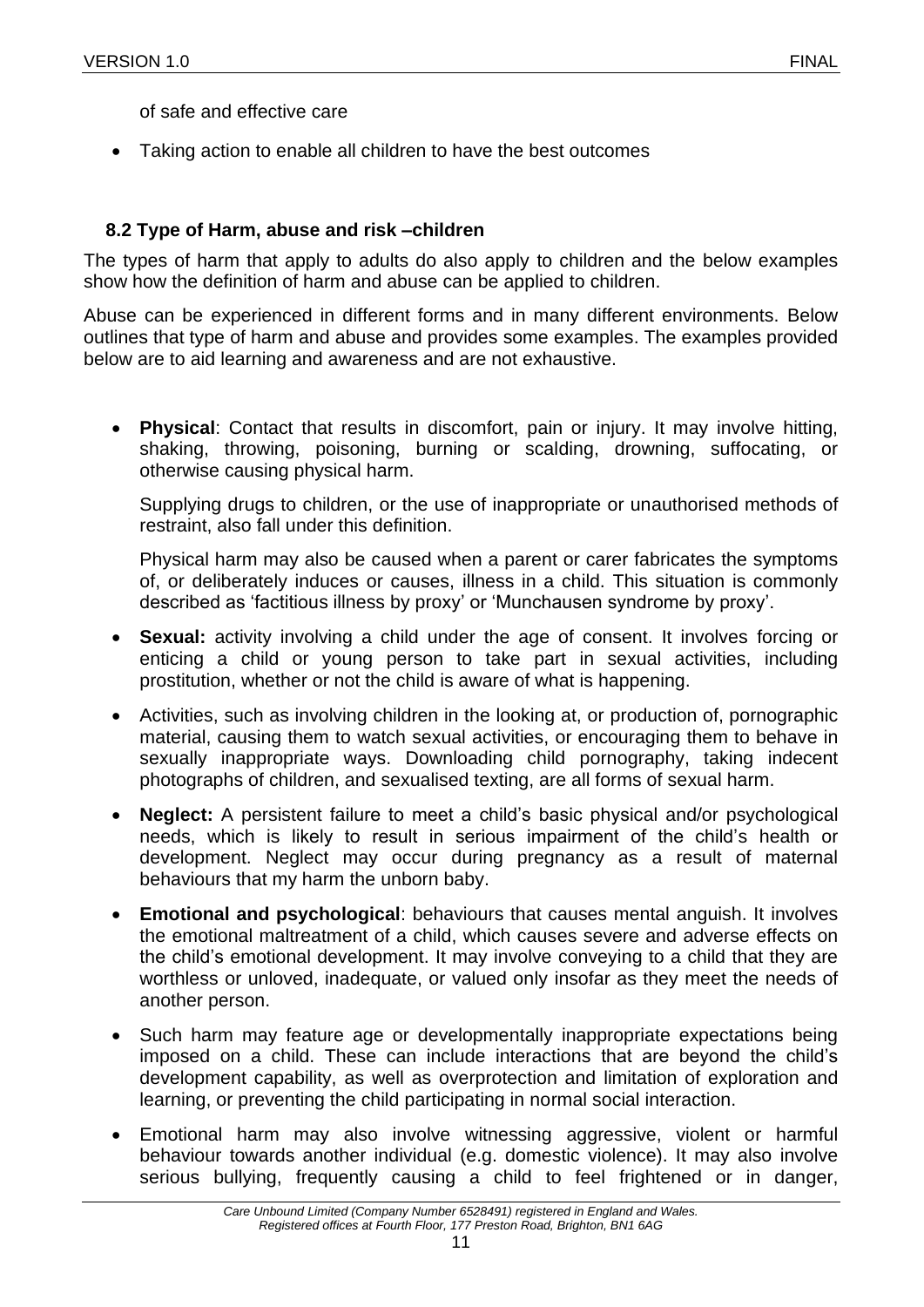exploitation or corruption.

- Some level of emotional harm is involved in all types of maltreatment of a child (e.g. grooming, harassment, or inappropriate emotional involvement), though it may occur alone.
- **Female Genital Mutilation (FGM):** FGM is a procedure where the female genitals are deliberately cut, injured or changed, without medical justification. FGM is usually carried out on young girls between infancy and the age of 15, most commonly before puberty starts. It can also be carried out on women prior to a marriage. It is very painful and can seriously harm the health of women and girls. It can also cause longterm problems with sex, childbirth and mental health.

## <span id="page-11-0"></span>**9.0 Making safeguarding personal**

Making Safeguarding Personal (MSP) is a national approach to promote person centered safeguarding responses where adopting the principle of 'no decision about me without me'. People at risk should be involved in decision making process to ensure that outcomes that will improve their quality of life, wellbeing and safety.

Personalised care and support is for everyone and some people will need more support than others to make choices and manage risks. A person led approach is supported by personalised information and advice and, where needed, access to advocacy support.

## <span id="page-11-1"></span>**9.1 Promoting wellbeing**

As part of any safeguarding process, we should all ensure that the person's wellbeing is at the heart of our decision making processes. People have many aspects to their lives and being safe may be only one of the things which are important to them.

Where possible we should all work with any person at risk to understand what being safe means to them and how that can best be achieved.

## <span id="page-11-2"></span>**10.0 Duties**

## <span id="page-11-3"></span>**10.1 Duties: All colleagues**

It is the responsibility of all colleagues to:

- Remain updated through appropriate training and seeking of advice to recognise harm or the risk of and raise a safeguarding concern (alert) when needed.
- Colleagues to undertake Safeguarding Mandatory training in line with the Mandatory Training Policy. This would enable them to understand what constitutes abuse.
- For ensuring they are aware of the Safeguarding Policy and to understand how it applies to them. This includes undertaking the specified mandatory training.

To act on any suspicion of abuse and to bring it to the attention of their line manager/team and if required to seek the support of their Service Safeguarding Lead.

- All have a duty to report any allegations or suspicions of abuse or potential abuse of a vulnerable adult.
- Individuals raising an alert should follow guidance in section 6 of this policy or seek advice and support from the Safeguarding Manager/ Director.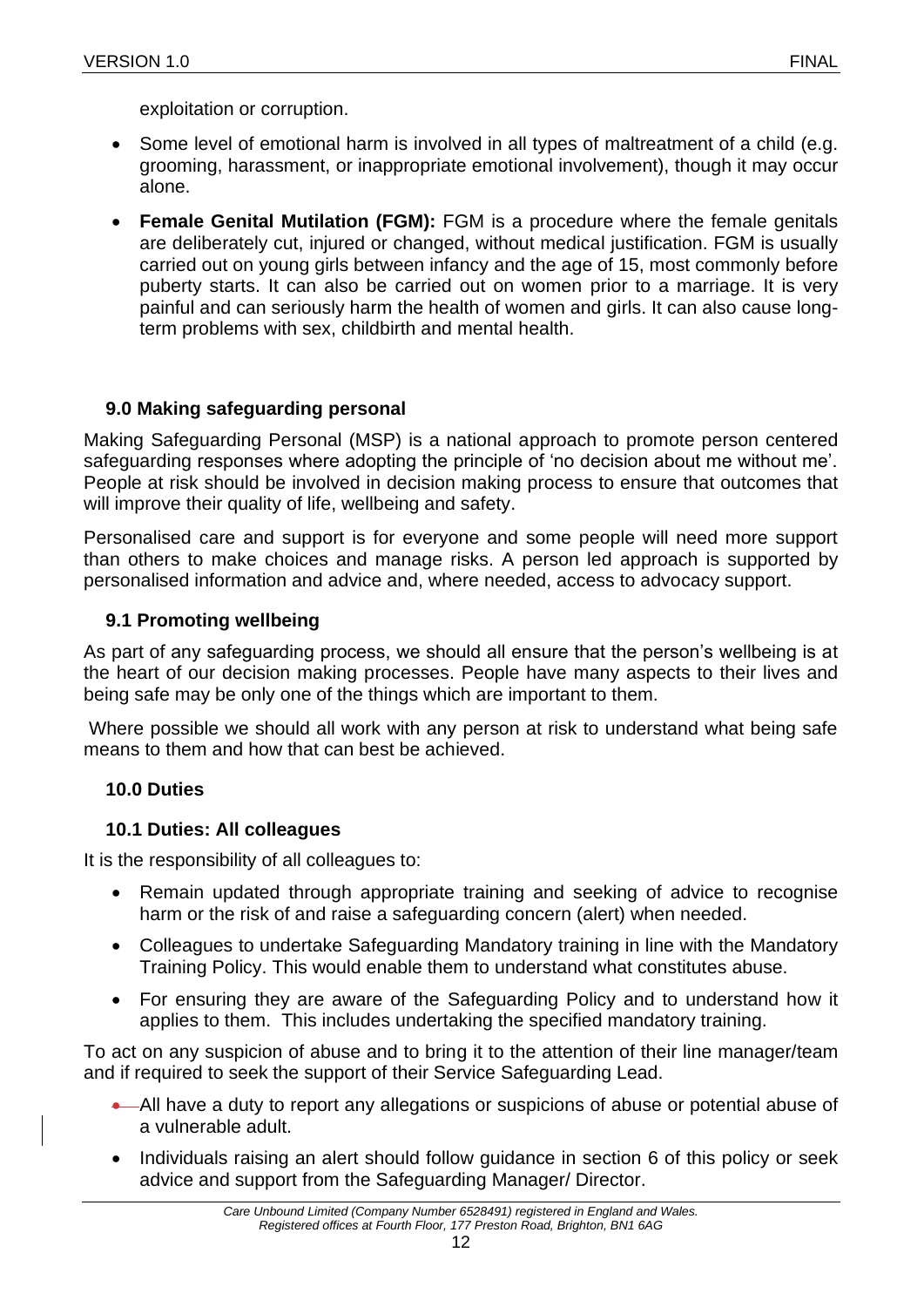Ensuring all allegations against colleagues are discussed with the Safeguarding Service Lead or Here Safeguarding Lead. Should the allegation of abuse relate to the safeguarding manager or Director then the Chief executive or a Non-Executive Director should be informed.

## <span id="page-12-0"></span>**10.2 Duties: Service Managers**

All colleagues with line management responsibility are responsible for:

- Ensuring all Here/BRVC colleagues within their team have access to this policy (if relevant to their service) either electronically or in paper version, and that all new starters have undertaken the specified mandatory training.
- Ensuring all non-Here/non-BRVC colleagues within their team (e.g., within integrated services with colleagues from more than one organisation) are clear which safeguarding policy applies to them and that they have access to the relevant policy either electronically or in paper version
- Taking all allegations brought to their attention seriously and facilitating the person raising a concern to make an alert without delay. (see section 11)

Service managers should seek advice and guidance from their Safeguarding Service Lead as required and escalate to Here Safeguarding Lead if required or as appropriate.

#### <span id="page-12-1"></span>**10.3 Duties: Service Safeguarding Leads.**

All Service Safeguarding Leads are responsible for:

- Providing advice and guidance to Here/BRVC colleagues in line with the relevant multi-agency procedures
- Maintaining their own training and knowledge
- Supporting colleagues to where concerns are and support then to raise the concern/alert.
- Collate safeguarding queries received (for services where the Here/BRVC policy applies)

Safeguarding Managers should seek advice and guidance from the Here Safeguarding Lead as required.

## <span id="page-12-2"></span>**10.4 Duties: Here Safeguarding Lead**

The Here Safeguarding Manager is responsible for overseeing the Safeguarding Children's and Adults process including:

- Providing advice and guidance to Here colleagues in line with the relevant multiagency procedures
- Maintaining their own training and knowledge
- Collate safeguarding queries received (for services where the Here/BRVC policy applies)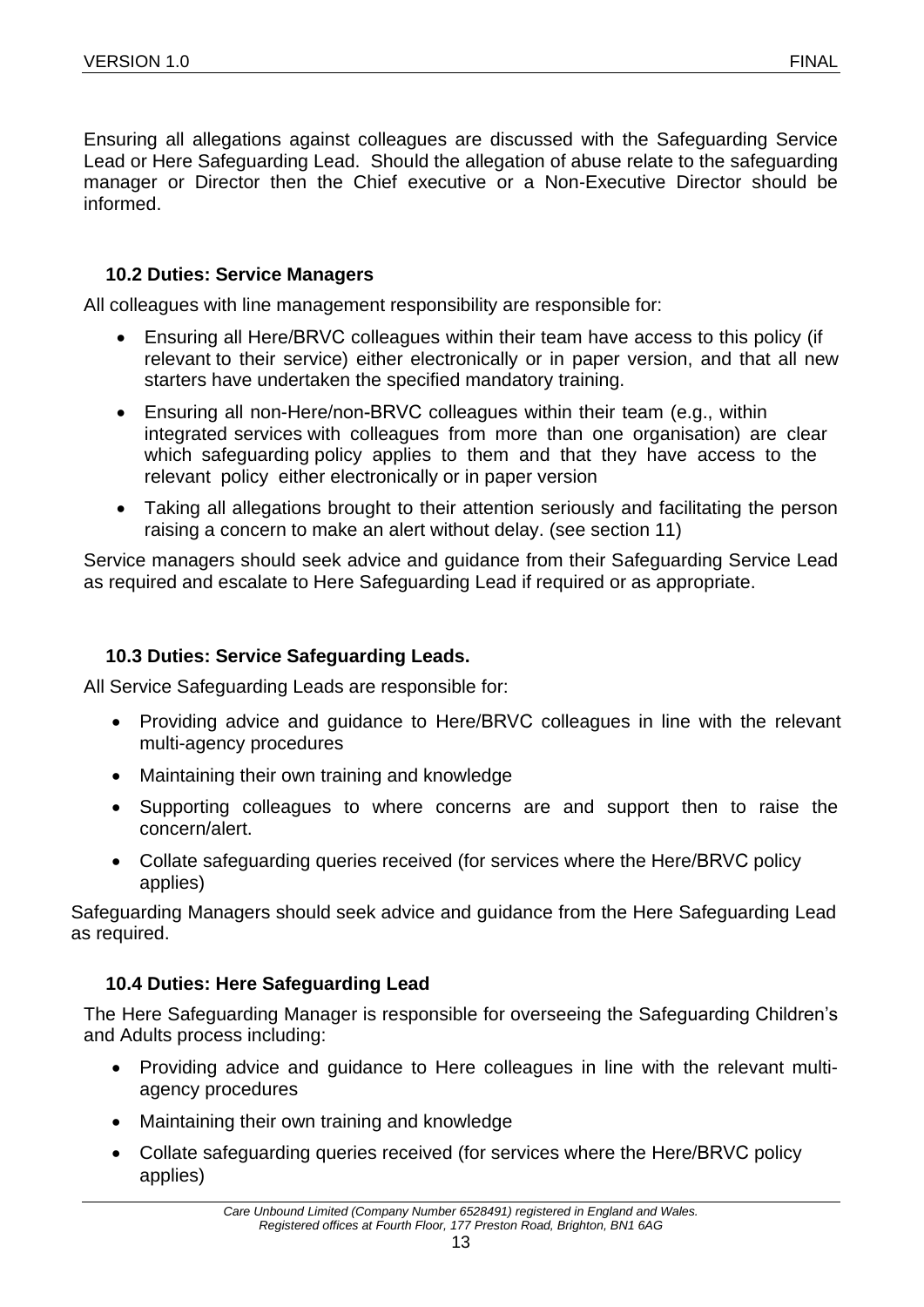- Review and update (if required) this policy on a biannual basis to ensure it meets local and national requirements and incorporates new legislation or guidance
- Provides colleagues annual updates either directly or in the form of a written briefing as required.
- Providing advice to Here Board in conjunction with the CQC registered managers
- Taking all allegations brought to their attention seriously and supporting the person raising a concern to make an alert without delay. (see section 11)
- Producing an annual report. This report will include the numbers of queries received, alerts raised, policy amendments required and mandatory training levels.
- Identifying any appropriate action from this report and ensuring these are completed in a timely way
- Safeguarding manager will access safeguarding supervision (normally) group. No less than 2 times per year.

## <span id="page-13-0"></span>**10.5 Duties: Corporate Services (Fusion team)**

The Governance lead in association with Human Resources is responsible for:

- Maintaining a record of individuals mandatory training
- Safe recruitment practices are in place.

Ensuring DBS checks are made prior to hire In line with the recommendations of the initial Saville review (2012) and subsequent reviews, all individuals should be mindful that any visitors with access to service users should not be left in situations with service users, which might place vulnerable adults at risk.

All individuals are required to have the relevant Disclosure and Barring (See Section 12) checks prior to working unsupervised with service users.

#### <span id="page-13-1"></span>**10.6 Duties: CQC Registered Manager**

The Health [and Social Care Act \(2008\),](https://www.legislation.gov.uk/ukpga/2008/14/contents) saw the creation of a new regulator called the Care Quality Commission (CQC), whose purpose was to provide registration and inspection of services. The intension of Section 13 of the legislation was to safeguard people who use services from suffering any form of abuse or improper treatment and set out robust zero tolerance approach to abuse.

The CQC can prosecute for a breach of regulation (13.1 to 13.4) if a failure to meet those parts results in avoidable harm to a person using the service or if a person using the service is exposed to significant risk of harm.

The CQC registered manager is legally accountable for the safety and care of people using Here services including the Safeguarding of Vulnerable adults and children, as such has overall responsibility for ensuring the implementation and review of this policy.

The Safeguarding Lead will support CQC Registered Managers in their safeguarding duties and the Registered Manager has overall responsibility for policy implementation and review rests with the designated Executive Director.

The CQC registered managers will report directly to the Here Board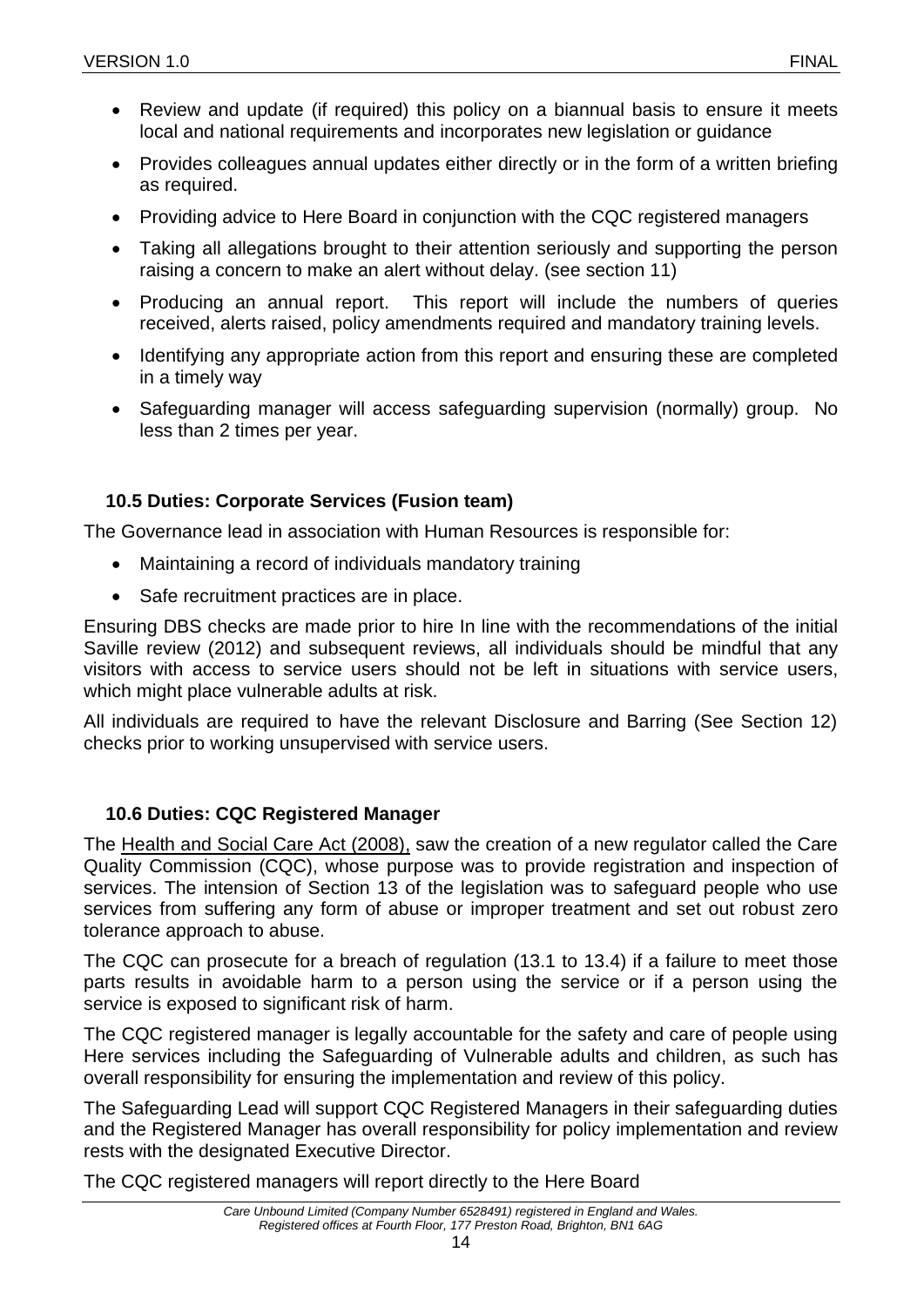Here will ensure that all clinical colleagues employed and on contract adhere to the aforementioned Sussex-wide guidelines

## <span id="page-14-0"></span>**11.0 CQC Notification and safeguarding**

The Safeguarding Manager is responsible for ensuring consideration is given regarding whether a Notification needs to be submitted to CQC. Notifications must be submitted for all Regulated Activity services in which Here operate, these currently include:

- Memory Assessment Service
- Sussex MSK Partnership
- Improving Access Service
- Benfield Valley Health Care Hub

Notification types relevant to Safeguarding include:

- Statutory notification Abuse or allegations of abuse concerning a person who uses the service
- Statutory notification Incidents reported to or investigated by the police
- Statutory notification Serious injury to a person who uses the service

Further information regarding Notifications can be found here [S:\BICS Business\Fusion](file://///nwxfs001.sussex.nhs.uk/nwx-usf$/BICS%20Business/Fusion%20Team/Care%20Quality%20Commission/NOTIFICATIONS/Notifications%20overview%20and%20guidance.docx)  [Team\Care Quality Commission\NOTIFICATIONS\Notifications overview and](file://///nwxfs001.sussex.nhs.uk/nwx-usf$/BICS%20Business/Fusion%20Team/Care%20Quality%20Commission/NOTIFICATIONS/Notifications%20overview%20and%20guidance.docx)  [guidance.docx](file://///nwxfs001.sussex.nhs.uk/nwx-usf$/BICS%20Business/Fusion%20Team/Care%20Quality%20Commission/NOTIFICATIONS/Notifications%20overview%20and%20guidance.docx) or speak directly to the CQC Registered Manager.

## <span id="page-14-1"></span>**12.0 Procedure for raising an alert or concern**

Alerting is a necessary first stage in the process of keeping people safe and empowering them for the future. Alerting through formal channels will enable a proper assessment and investigation to be carried forward.

Raising an alert or concern about abuse means; recognising signs of adult abuse; responding to disclosures; stepping in, where appropriate, to protect an adult and preserving evidence in the aftermath of an incident; recognising bad practice; reporting a concern, disclosure or allegation; collating and recording initial information; and, working in accordance with anti-discriminatory practice. It is important that whenever possible the adult who is thought to be at risk should be supported to express a view about what they want to happen and to understand their options and that they are informed about Adult Safeguarding Procedures. Please see the Sussex Safeguarding Adults Policy and Procedures for more details.

As an alerter you are not being asked to verify or prove that information is true. You are being asked to log your concerns and report them to the appropriate authorities.

A flowchart is available to help with decision making for raising an alert (see Appendix ii).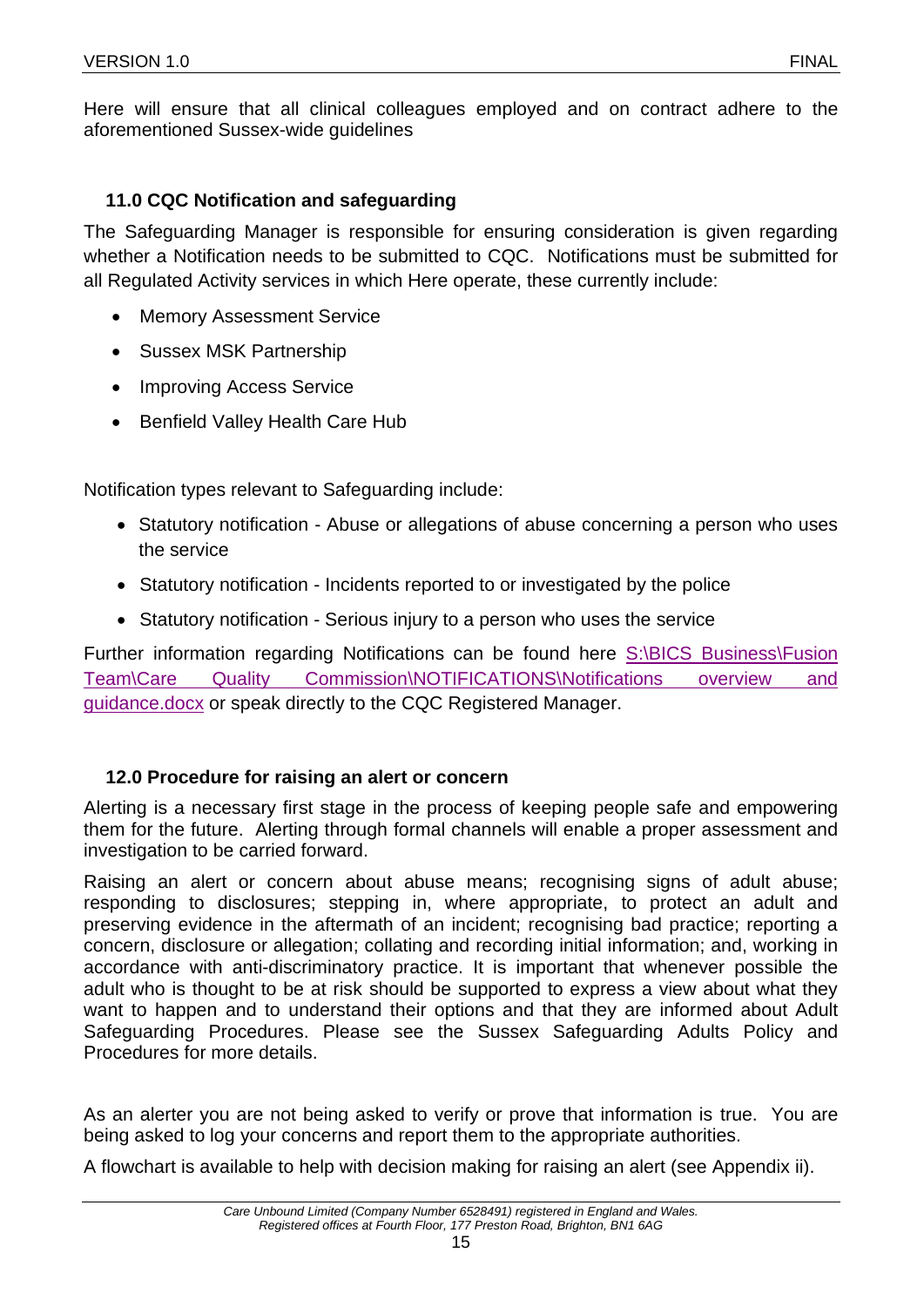- If any person is in immediate danger or needs urgent medical attention: Call the police or an ambulance on 999 and then contact Adult Social Care
- If no one is in immediate danger: Ensure the adult at risk is as safe as possible AND always contact Adult Social Care. Adult Social Care Services oversee all safeguarding adults alerts to ensure a co-coordinated and consistent response
- Depending on the home address of the vulnerable adult, contact:

What Information Is Required When Raising a concern?

- The services will need to know the following information:
	- When it happened
	- Where it happened
	- Who was involved (names and relationships)
	- Whether there is an immediate or future risk
	- The nature of the concern as it won't always be an incident
- Do not:
	- Promise the person you can keep any disclosure secret
	- Start to investigate the situation
	- Confront the person you think is responsible for the abuse
	- Destroy any evidence

Upon receipt of an alert, Adult Social Care will determine if the concern raised needs to be investigated under the adults safeguarding procedures, or if the concern might best be addressed in another way.

As part of this process Adults Social Care will gather as much relevant information as they can include, if this would not put the person at further risk, talking to the person who might be at risk as well as to the person who raised the concern. This decision must be taken within one working day of receipt of the Alert. It will take account of: the wishes of the adult regarding any further action they may or may not wish to be taken; the seriousness of the allegation; and whether anyone else is affected or at risk in relation to the allegation or concern raised.

If a decision is made that this should be looked into further under the Adults Safeguarding Procedures, there the local authority undertakes a safeguarding enquiry (for detailed guidance, refer to "Pan Sussex Multi-Agency Policy and Procedures for Safeguarding Adults at Risk at<http://sussexsafeguardingadults.procedures.org.uk/>

#### <span id="page-15-0"></span>**12.1 Raising a concern for an adult**

| <b>Brighton &amp; Hove</b> | <b>West Sussex</b> | <b>East Sussex</b> |
|----------------------------|--------------------|--------------------|
|                            |                    |                    |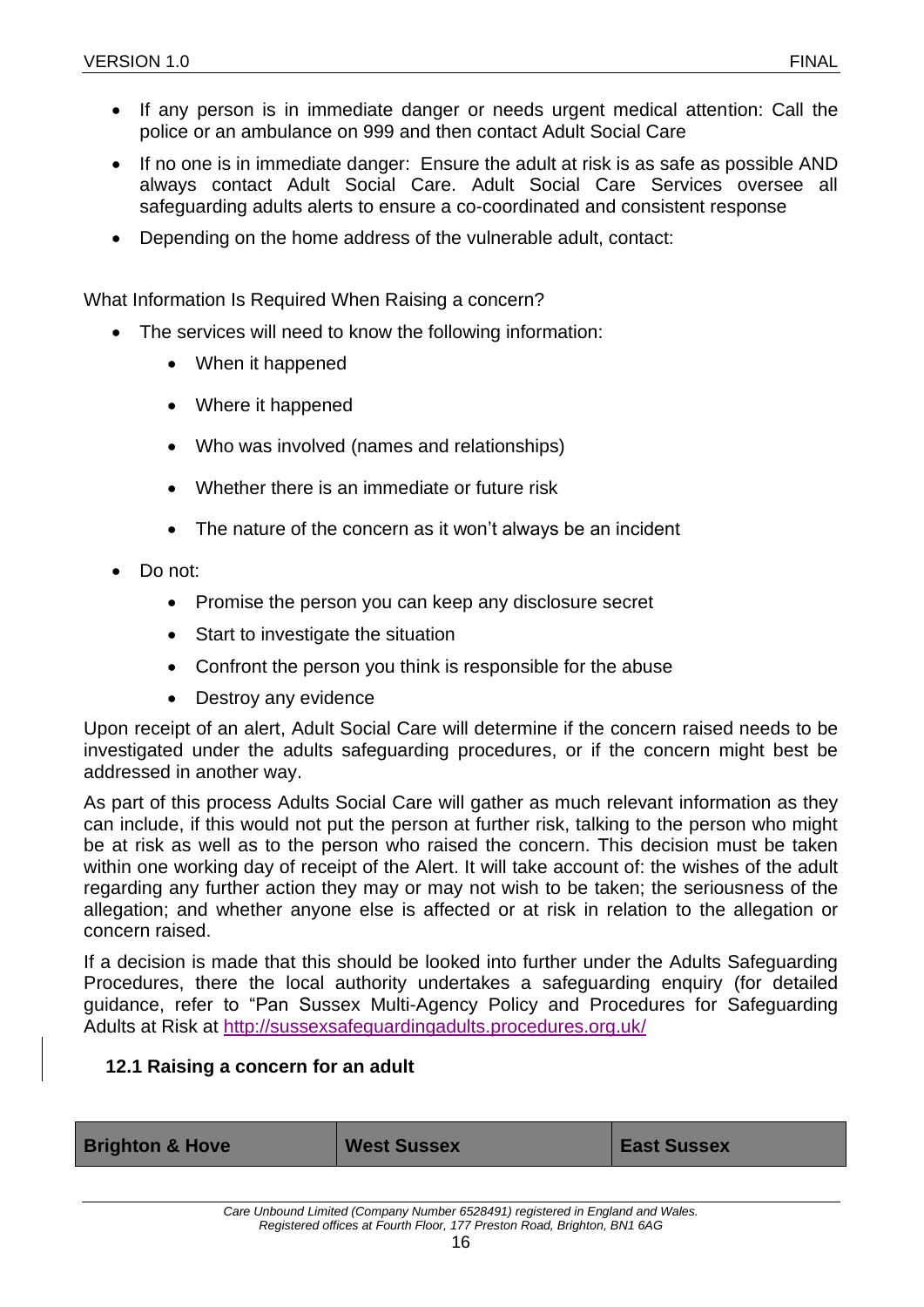| <b>Adult Social Care</b>                                 | <b>Adult Safeguarding Hub</b>                                                          | <b>Adult Social Care</b>                              |
|----------------------------------------------------------|----------------------------------------------------------------------------------------|-------------------------------------------------------|
| The Access Point Team                                    | <b>West Sussex County Council</b>                                                      | <b>East Sussex County Council</b>                     |
| Direct Phone: 01273 295555                               | Direct Phone: 01243 642121 (not                                                        | Direct Phone:                                         |
| (Mon-Fri 8.30am-5pm)                                     | to be used by professional)                                                            | 0345 60 80 191                                        |
| Minicom/ Talk type:<br>01273 296 205                     | Text Relay: 18001 01243 642121<br>(available as an app for tablets<br>and smartphones) | (8am-8pm, 7 days a week<br>including bank holidays)   |
| Email:                                                   | Email:                                                                                 | SMS Text- 07797 878 111                               |
| hascsafeguardinghub@bright<br>on-hove.gov.uk.            | Safeguardingadultsboard@we<br>stsussex.gov.uk                                          | Minicom via type talk- 18001<br>0345 60 80 191        |
| accesspoint@brighton-hove-<br>gov.uk                     | Email Portal:                                                                          | Email Portal for healthcare<br>professionals:         |
| Website:                                                 | https://www.westsussex.gov.uk<br>/social-care-and-health/social-                       | https://adultsocialcare.eas                           |
| Raise a Concern                                          | care-support/adults/raise-a-                                                           | tsussex.gov.uk/web/portal<br>/pages/presafeguardingpa |
| https://www.brighton-                                    | concern-about-an-adult/<br>Website:                                                    | ge                                                    |
| hove.gov.uk/adult-social-<br>care/keep-people-safe/help- | Safeguarding<br>Adult<br>Form                                                          | Website:                                              |
| adult-risk-abuse-or-neglect                              | https://www.westsussex.gov.uk                                                          | Raise a Concern                                       |
| <b>Adult Social Care</b>                                 | /social-care-and-health/social-<br>care-support/adults/raise-a-                        | https://www.eastsussexsa<br>b.org.uk/what-is-         |
| https://www.brighton-                                    | concern-about-an-adult/                                                                | safeguarding/raise-a-                                 |
| hove.gov.uk/adult-social-care                            |                                                                                        | concern/                                              |
|                                                          |                                                                                        | <b>Adult Social Care</b>                              |
|                                                          |                                                                                        | https://www.eastsussex.g                              |
|                                                          |                                                                                        | ov.uk/socialcare/getting-                             |
|                                                          |                                                                                        | help-from-us/contact-<br>adult-social-care/           |
|                                                          |                                                                                        |                                                       |
| <b>Out of Hours Emergency</b>                            | <b>Adult Social Care</b>                                                               | <b>Out of Hours Emergency</b>                         |
| 01273 295 555                                            | Address:                                                                               | <b>Monday to Thursday</b>                             |
| (Carelink Plus)                                          | West Sussex County Council<br>Adults' Care Point, Second Floor,                        | 5pm to 8.30am                                         |
|                                                          | The<br>Grange,<br>County<br>Hall,                                                      | Friday                                                |
|                                                          | Chichester,<br>West<br>Sussex,<br><b>PO191RG</b>                                       | 4.30pm to 8.30am<br>Weekends<br><b>Public</b><br>and  |
|                                                          | Phone: 01243 642121                                                                    | holidays:                                             |
|                                                          | Email:                                                                                 | 24 hours                                              |
|                                                          | socialcare@westsussex.gov.u<br>$\underline{k}$                                         | Phone: 0300 330 9475                                  |
|                                                          |                                                                                        | <b>Adult Social Care</b>                              |
|                                                          |                                                                                        | 0345 60 80 191 (open 8am                              |
|                                                          |                                                                                        | to 8pm 7 days a week                                  |
|                                                          |                                                                                        | including bank holidays)                              |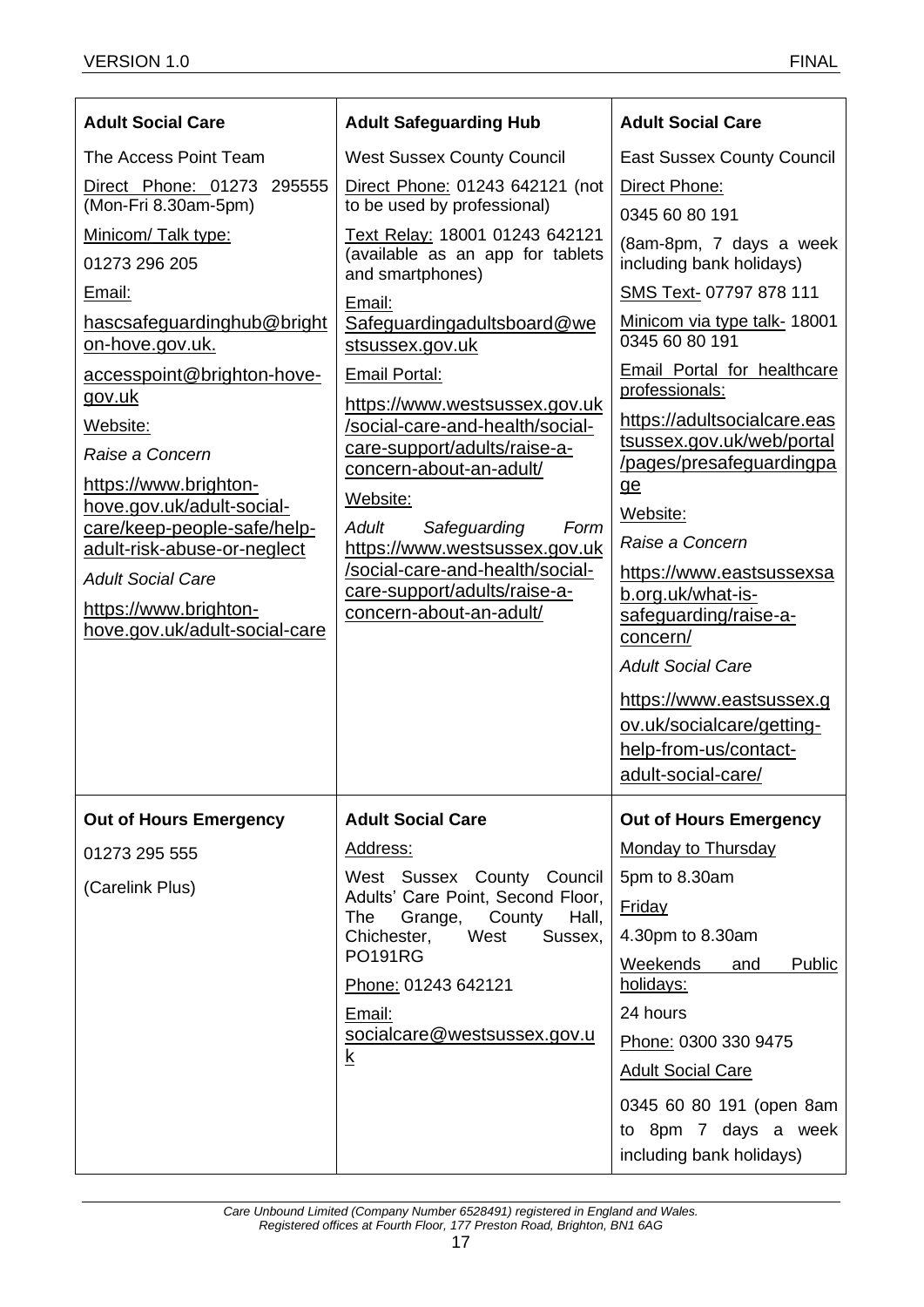| <b>Out of Hours Emergency</b> |
|-------------------------------|
| 0330 222 7007                 |
| (Adult Social Care)           |

## <span id="page-17-0"></span>**12.2 Raising a concern for a child**

| <b>Brighton &amp; Hove</b>                                                                                         | <b>West Sussex</b>                                                                                                 | <b>East Sussex</b>                                                                                                 |  |
|--------------------------------------------------------------------------------------------------------------------|--------------------------------------------------------------------------------------------------------------------|--------------------------------------------------------------------------------------------------------------------|--|
| <b>Child Protection Referrals</b>                                                                                  | <b>Child Protection Referrals</b>                                                                                  | <b>Child Protection Referrals</b>                                                                                  |  |
| <b>MASH/Front Door for Families</b>                                                                                | MASH (Mon-Fri 9-5pm)                                                                                               | Single Point of Advice (SpoA)                                                                                      |  |
| 01237 290400                                                                                                       | 01403 229900                                                                                                       | 01273 464222                                                                                                       |  |
| Email:<br>FrontDoorForFamilies@brigh<br>ton-hove.gcsx,gov,uk                                                       | Email:<br>MASH@westsussex.gcsx.g<br><u>ov.uk</u>                                                                   | Email:<br>0-<br>19SPOA@eastsussex.gov.u<br><u>k</u><br><u>0-</u><br>or<br><u>19SPOA@eastsussex.gcsx.</u><br>gov.uk |  |
| <b>Out of Hours Emergency Duty</b><br><b>Service</b>                                                               | Out of Hours<br><b>Emergency</b><br><b>Duty Service</b>                                                            | Out of Hours Social Care<br><b>Service</b>                                                                         |  |
| 01273 335905<br>(Emergency<br>Duty Service)                                                                        | 0330 222 6664                                                                                                      | 01273 335905/6                                                                                                     |  |
| <b>Police-</b>                                                                                                     | <b>Police-</b><br><b>Safeguarding</b>                                                                              | <b>Police-</b><br><b>Safeguarding</b>                                                                              |  |
| <b>Safeguarding</b><br><b>Investigations Unit</b>                                                                  | <b>Investigations Unit</b>                                                                                         | <b>Investigations Unit</b>                                                                                         |  |
| Telephone 101 and ask for<br><b>Brighton</b><br>Safeguarding<br>investigations Unit or in an<br>emergency dial 999 | Telephone 101 and ask for<br><b>Brighton</b><br>Safeguarding<br>investigations Unit or in an<br>emergency dial 999 | Telephone 101 and ask for<br>Brighton<br>Safeguarding<br>investigations Unit or in an<br>emergency dial 999        |  |
| <b>Designated Doctor</b>                                                                                           | <b>Designated Nurse</b>                                                                                            | <b>Designated Doctor</b>                                                                                           |  |
| Jamie Carter 01273 238703                                                                                          | Michael Brown                                                                                                      | 01424 758012                                                                                                       |  |
|                                                                                                                    | Email:<br>Michaelbrown23@nhs.net<br>07901 757673                                                                   |                                                                                                                    |  |
| <b>Designated Nurse</b>                                                                                            |                                                                                                                    | <b>Designated Nurse</b>                                                                                            |  |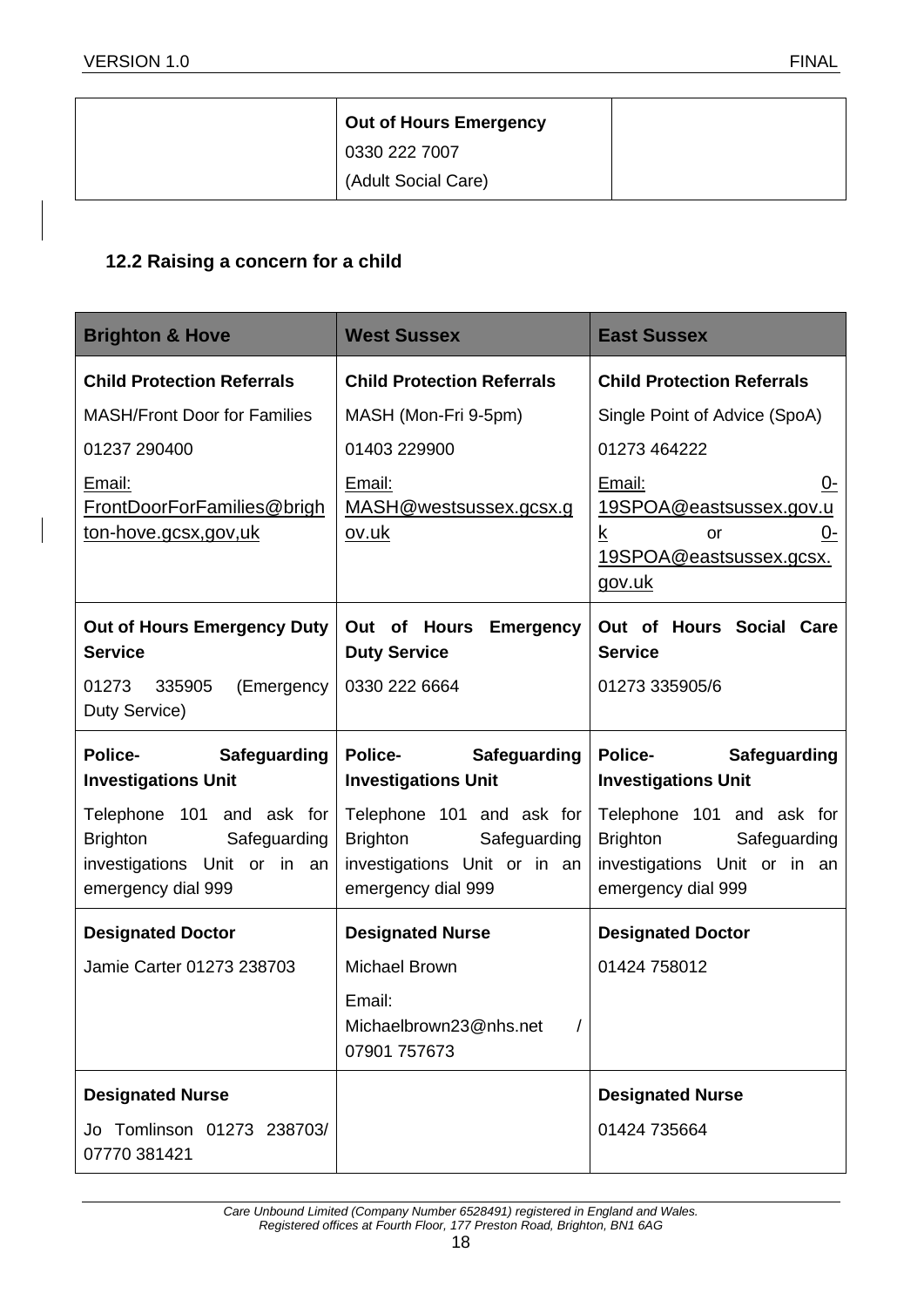| <b>Local Authority</b><br><b>Designated</b><br>Officer (LADO) | <b>Local Authority Designated</b><br>Officer (LADO) |
|---------------------------------------------------------------|-----------------------------------------------------|
| 01273 295643                                                  | 01323 747363/07825 782793                           |
| Email:Darrel.clews@brighton-<br>hove.gcsx.gov.uk              | Email:<br>Amanda.glover@eastsussex<br>.gov.uk       |

## <span id="page-18-0"></span>**13.0 Allegations against colleagues**

All allegations of abuse against colleagues should be brought to the attention of the Safeguarding Director immediately and no later than 24 hours of the allegation being made.

Allegations against colleagues may be from patients, carers, other colleagues, other organisations, and regulatory bodies, friends of family member or police. This list is not exhaustive. Irrespective of from whom the allegation is made. The Safeguarding Manager/ Director will take action in line with the Pan Sussex Safeguarding procedures

All allegations against colleagues working with children and vulnerable people will be treated seriously and consideration of the seriousness, sensitivity and nature of the allegation will be considered and external advice taken if required. All action will be in line with the Pan Sussex Adults Safeguarding procedures <http://sussexsafeguardingadults.procedures.org.uk/>

## <span id="page-18-1"></span>**14.0 Training requirements**

Here/BRVC uses e-LfH (Health Education England) an e-learning programme in partnership with the NHS and Professional bodies providing high quality training of the NHS workforce across the UK.

All individuals, both clinicians and non-clinicians, employed or on a sessional contract must complete Safeguarding Vulnerable Adults training every three years.

Please see the table below for further details of levels required and review cycle. Further, please see the Statutory and Mandatory Training Policy for details regarding accessing the training.

| <b>Training</b>                              | <b>Appropriate for</b>                                                                                                                                                     | <b>Review cycle</b>                                                   | <b>Course Content</b>                                                                                                                                                                                       |
|----------------------------------------------|----------------------------------------------------------------------------------------------------------------------------------------------------------------------------|-----------------------------------------------------------------------|-------------------------------------------------------------------------------------------------------------------------------------------------------------------------------------------------------------|
| Safeguarding<br>Vulnerable<br>Adults - Level | Level 1 is intended for<br>all colleagues working<br>within the NHS. This<br>course provides an<br>introduction to the<br>Safeguarding Adults e-<br>learning programme for | Every three years<br>with annual<br>review when<br>policy is reviewed | Describe the importance of<br>$\bullet$<br>dignity and respect in<br>individual-centred care<br>Define the term<br>$\bullet$<br>'safeguarding' and<br>understand the role you<br>must play to recognise and |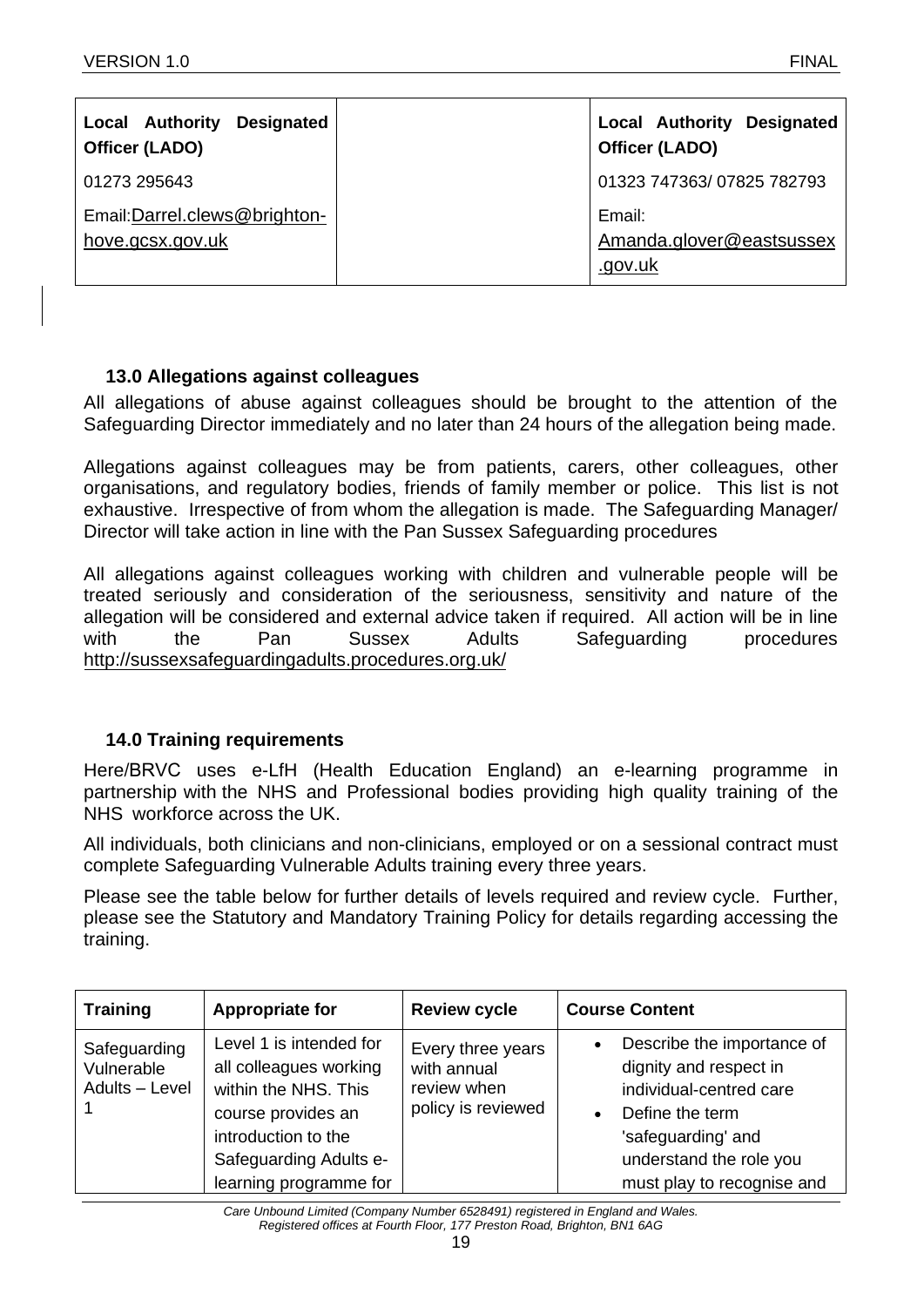|                                                     | individuals all working<br>within the NHS,<br>including clinicians and<br>non-clinicians in a<br>management or<br>supervisory role.                                                                                                                                                                                                                                                       |                                                                       | report abuse<br>Define abuse and list the<br>different types of abuse<br>Identify why some adults<br>$\bullet$<br>are vulnerable or more at<br>risk from abusive behaviour<br>List the indicators of abuse<br>Explain who you need to<br>speak to if you have a<br>safeguarding concern<br>Meet the learning outcomes<br>outlined in the UK Core<br><b>Skills Framework</b>                                                                                                                                                                                                                                                   |
|-----------------------------------------------------|-------------------------------------------------------------------------------------------------------------------------------------------------------------------------------------------------------------------------------------------------------------------------------------------------------------------------------------------------------------------------------------------|-----------------------------------------------------------------------|-------------------------------------------------------------------------------------------------------------------------------------------------------------------------------------------------------------------------------------------------------------------------------------------------------------------------------------------------------------------------------------------------------------------------------------------------------------------------------------------------------------------------------------------------------------------------------------------------------------------------------|
| Safeguarding<br>Vulnerable<br><b>Adults Level 2</b> | This session builds on<br>Safeguarding<br><b>Adults</b><br>Level 1. We require all<br>clinicians to complete<br>this training. It will equip<br>with<br>you<br>a<br>greater<br>knowledge<br>and<br>understanding of your<br>role<br>in<br>relation<br>to<br>safeguarding<br>adults,<br>and an awareness of<br>referral<br>and<br>multi-<br>adult<br>agency<br>safeguarding<br>procedures. | Every three years<br>with annual<br>review when<br>policy is reviewed | Explain how to support<br>$\bullet$<br>people to keep safe,<br>minimise risk and keep<br>service users at the heart of<br>decision-making<br>Explain how to respond to<br>$\bullet$<br>safeguarding alerts/referrals<br>Describe the roles and<br>responsibilities of different<br>agencies involved in<br>investigating allegations of<br>abuse<br>Describe the importance of<br>sharing information and<br>preserving evidence<br>Explain what legislation is<br>relevant to undertaking<br>safeguarding activity<br>Identify the risk factors for<br>radicalisation and who to<br>contact regarding<br>preventative action |

## <span id="page-19-0"></span>**14.1 Colleagues supervision**

Here has a Clinical Appraisal and Supervision Policy which supports the supervision of clinicians. Supervision regarding safeguarding is supported by our Safeguarding Manager who in turn is supported by a 6-monthly supervision arrangement with the designated professional Safeguarding Lead at Sussex Community Trust.

All non-clinical individuals have supervision in line with the Training and Professional Development Policy and the Statutory and Mandatory Training Policy.

## <span id="page-19-1"></span>**15.0 Physical control/restraint**

All services currently delivered by Here/BRVC have been assessed as being very low risk of individuals finding themselves in a situation where a vulnerable adult would need to be physically restrained e.g. in order to protect the vulnerable adult, public or colleagues from harm of physical violence.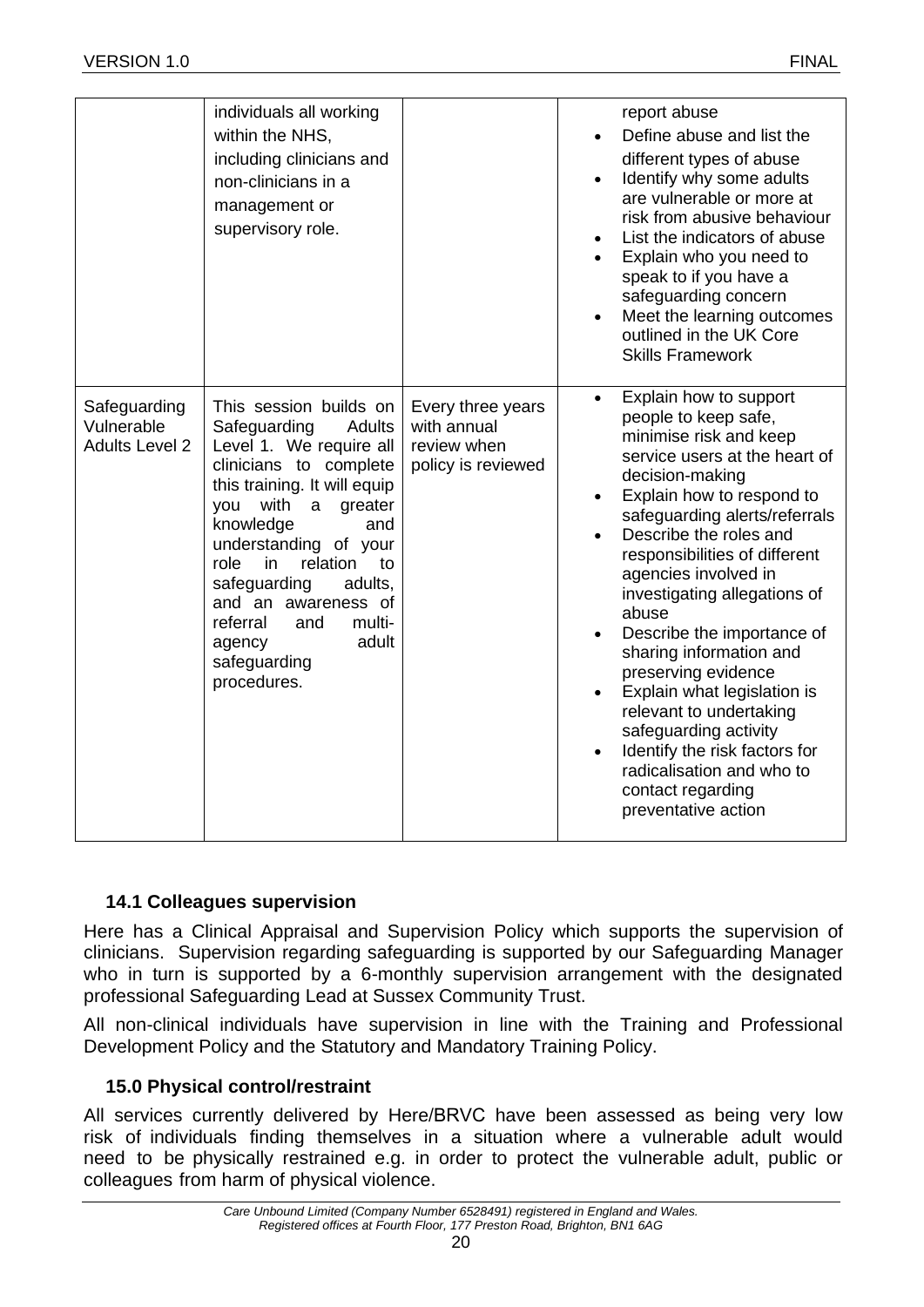The Mental Capacity Act advises that any action intended to restrain a person who lacks capacity will not attract protection from liability unless the following two conditions are met:

- The person taking action must reasonably believe that restraint is *necessary* to prevent *harm* to the person who lacks capacity; and
- The amount or type of restraint used and the amount of time it lasts must be a *proportionate response* to the likelihood and seriousness of harm. (MCA code of practice 6.41)

All situations of physical restraint or physical violence should be reported as an incident in line with the Incident Reporting Policy and Procedure.

As new services are commenced or scope of existing services changes, a risk assessment will be undertaken to ensure consideration is given to having in place a Restraint Policy. If it is considered required, appropriate Physical restraint or Breakaway Training will be provided and their training regularly monitored, and the colleagues supervised accordingly.

Clinicians in the Memory Assessment Service are required to attend Break away training which teaches colleagues how to "Break away" from dangerous situations. This is provided through their employing organisation (Sussex Partnership Trust) in line with their Statutory and Mandatory Training Policy.

## <span id="page-20-0"></span>**16.0 Consent to treatment and the Mental Capacity Act**

In English law all individual (aged 16 and above) are normally presumed to have sufficient capacity to decide on their medical care unless there is significant evidence to suggest otherwise.

The general rule of English law, whatever the context, is that the test of capacity is the ability to understand the nature and quality of the interaction i.e. whether the adult understands the pros and cons of the treatment being offered are.

Normally if a referring GP is aware that a patient does not have the capacity to understand treatment options they will notify Here of this in the referral. In these circumstance the Patient Care Adviser will arrange for the patient is accompanied by a carer who is able to support the patient in decision making or indeed make a decision on their behalf.

Whilst all adults should be presumed to have the capacity to make decisions on treatment options, where the clinician has doubts about capacity and consent it is their responsibility to decide whether they have capacity to consent to that treatment. Before adults can be assessed as lacking capacity two things need to be established:

- i. First it has to be shown that the adult is suffering from some sort of impairment or disturbance of the mind or brain. This can include factors such as mental illness or cognitive decline e.g. Alzheimer's disease. It can also refer to short term factors such as extreme intoxication by drug or alcohol.
- ii. Having identified the existence of such an impairment can they:
	- Understand the information relevant to the decision
	- Retain the information long enough to be able to make the decision
	- Use the information; or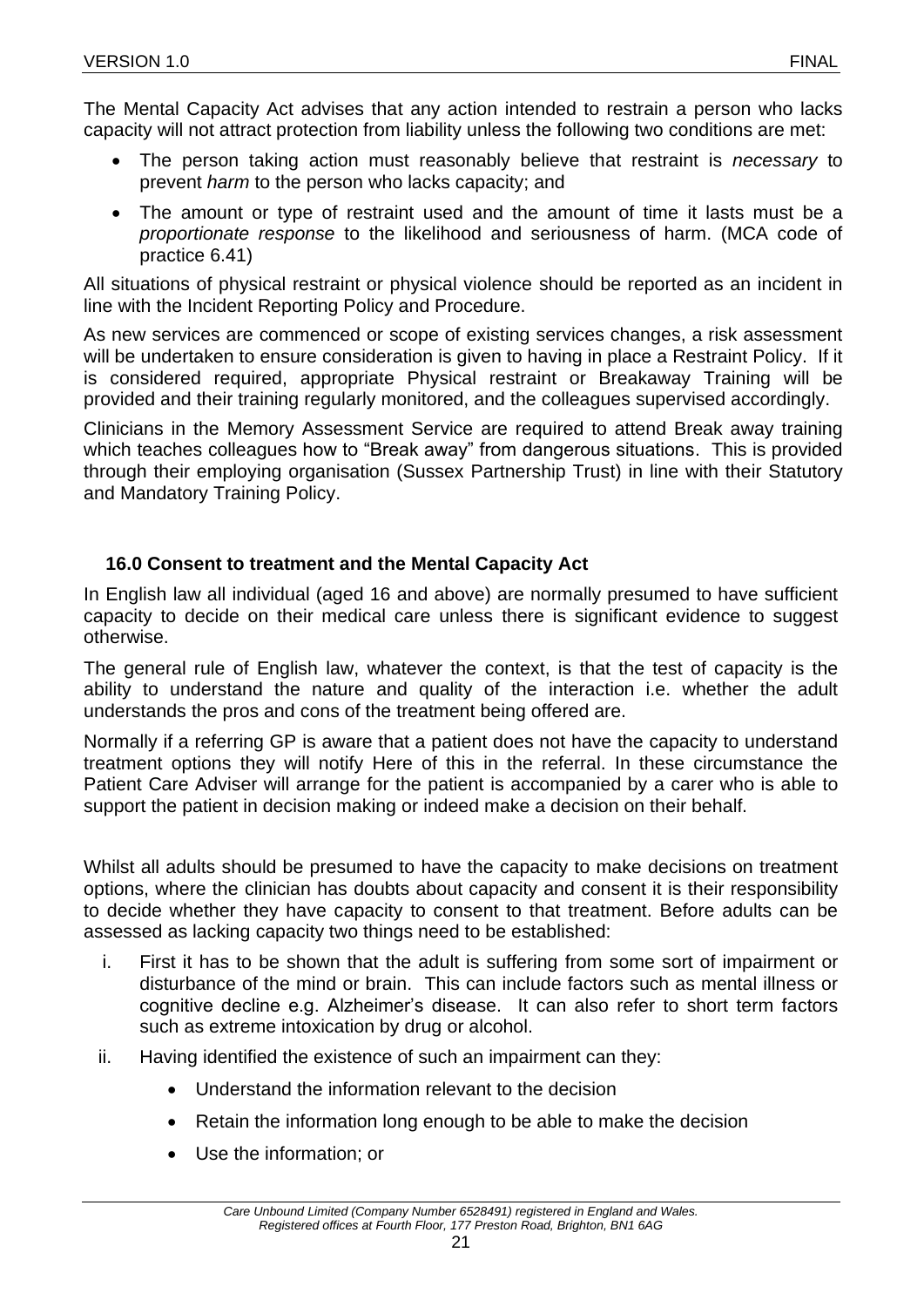• Communicate the decision by any means

If an individual is unable to do any of these then s/he is deemed to lack decision-making capacity for the specific decision in question. The clinician should consider seeking advice before proceeding to offering treatments in this situation. This can include the safeguarding manager or Director or consulting with the referring GP.

## <span id="page-21-0"></span>**17.0 Monitoring**

All employed clinicians, the MAS administration team and those colleagues with direct patient contact e.g. reception staff will undertake a background check by the Disclosure and Barring Service prior to hire to ensure they are fit for work with adults at risk.

Further, monitoring of compliance of this policy is via:

- Individuals participation in training
- Audit and analysis of reports, complaints, or serious case reviews
- Policy review will take place annually
- Incidents and Complaint monitoring
- Log of all safeguarding queries received kept by Safeguarding Manager for services where the Here policy applies
- Annual Safeguarding Report for the period 1 January 31 December to be produced and discussed at safeguarding group (CQI)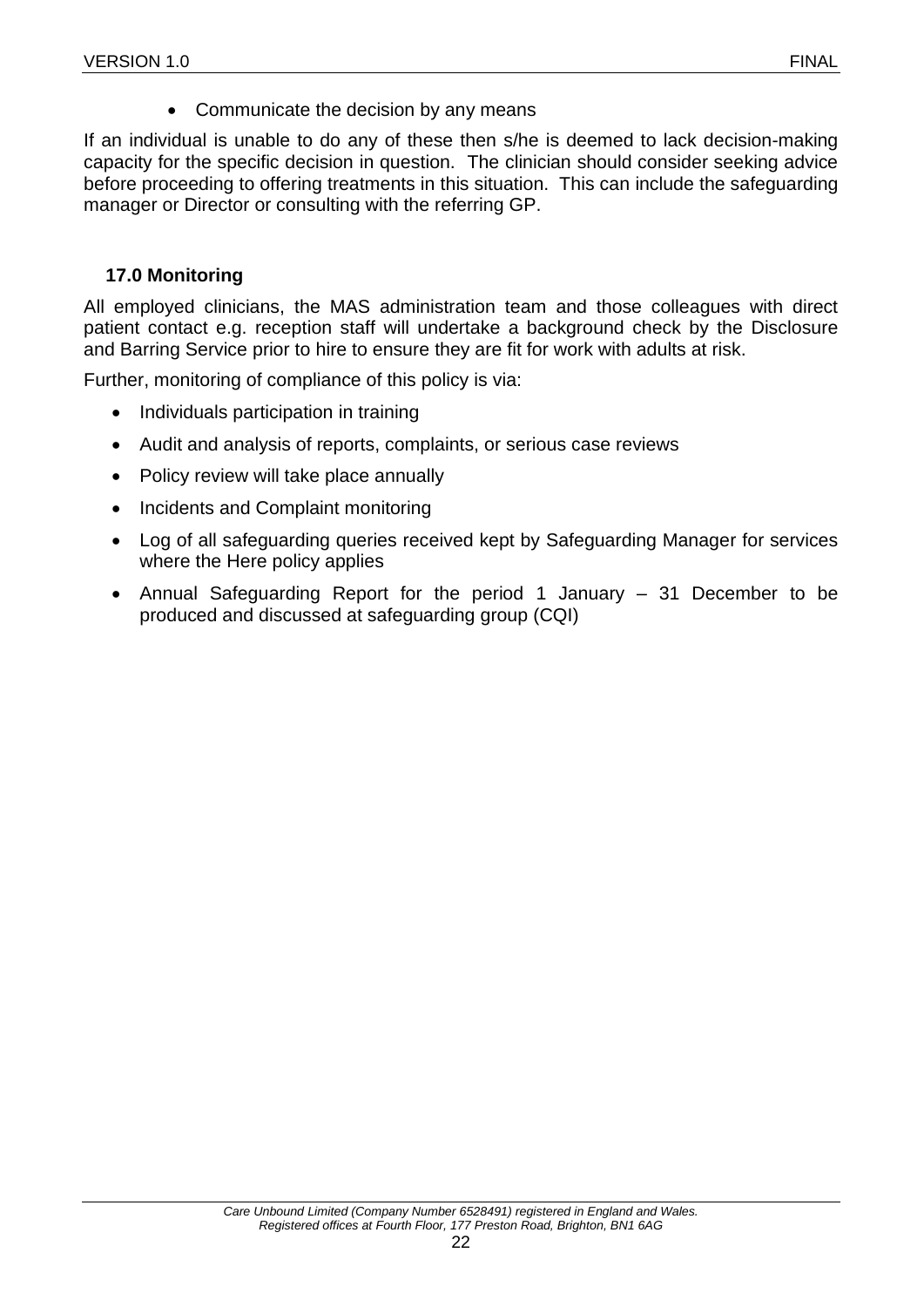## <span id="page-22-0"></span>**Appendix i - Schedule of Applicable Publications and other References:**

Reasonable steps have been taken to ensure that this policy reflects the Care Quality Commission Schedule of Applicable Publications, the following guidelines have been referenced:

- Brighton and Hove SAB Safeguarding Adults Board (Useful Guidance) <https://www.brightonandhovelscb.org.uk/safeguarding-adults-board/useful-links-sab/>
- SAB Safeguarding Adults Review Protocol. \SAB Safeguarding Adult Review [Protocol FINAL.doc](../../Balfec/AppData/Local/Microsoft/Windows/Temporary%20Internet%20Files/Content.Outlook/SAB%20Safeguarding%20Adult%20Review%20Protocol%20FINAL.doc)
- Association of Directors of Social Services (2005). Safeguarding Adults A National Framework of Standards for Good Practice and outcomes in adult protection work <http://www.adass.org.uk/old/publications/guidance/safeguarding.pdf>
- **Mid Sussex District Council** [http://www.midsussex.gov.uk/media/Safeguarding\\_Policy\\_2013.pdf](http://www.midsussex.gov.uk/media/Safeguarding_Policy_2013.pdf)
- NHS Constitution (March 2013) [https://www.gov.uk/government/publications/the](https://www.gov.uk/government/publications/the-nhs-constitution-for-england)[nhs-constitution-for-england](https://www.gov.uk/government/publications/the-nhs-constitution-for-england)
- No Secrets (2009): guidance on protecting vulnerable adults in care [https://www.gov.uk/government/publications/no-secrets-guidance-on-protecting](https://www.gov.uk/government/publications/no-secrets-guidance-on-protecting-vulnerable-adults-in-care)[vulnerable-adults-in-care](https://www.gov.uk/government/publications/no-secrets-guidance-on-protecting-vulnerable-adults-in-care)
- Safeguarding Adults: The role of health services [https://www.gov.uk/government/publications/safeguarding-adults-the-role-of-health](https://www.gov.uk/government/publications/safeguarding-adults-the-role-of-health-services)[services](https://www.gov.uk/government/publications/safeguarding-adults-the-role-of-health-services)
- Sussex Multi-Agency Policy and Procedures for Safeguarding Adults at Risk <http://sussexsafeguardingadults.procedures.org.uk/>
- ADASS Safeguarding Adults: *|A National framework of Standards for good practice and outcomes in adult protection work:* <http://www.adass.org.uk/home/>
- Care Quality Commission Essential Standards of Quality and safety Outcome 7 [http://www.cqc.org.uk/sites/default/files/documents/guidance\\_about\\_compliance\\_su](http://www.cqc.org.uk/sites/default/files/documents/guidance_about_compliance_summary.pdf) [mmary.pdf](http://www.cqc.org.uk/sites/default/files/documents/guidance_about_compliance_summary.pdf)
- Sussex Multi-Agency Procedures to Support People Who Self-Neglect [http://www.brighton-hove.gov.uk/sites/brighton-hove.gov.uk/files/Self-](http://www.brighton-hove.gov.uk/sites/brighton-hove.gov.uk/files/Self-Neglect%20policy%2028%2005%2013%20FINAL_0.pdf)[Neglect%20policy%2028%2005%2013%20FINAL\\_0.pdf](http://www.brighton-hove.gov.uk/sites/brighton-hove.gov.uk/files/Self-Neglect%20policy%2028%2005%2013%20FINAL_0.pdf)
- Mental Capacity Act: deprivation of Liberty Safeguards [https://www.gov.uk/government/publications/mental-capacity-act-deprivation-of](https://www.gov.uk/government/publications/mental-capacity-act-deprivation-of-liberty-safeguards)[liberty-safeguards](https://www.gov.uk/government/publications/mental-capacity-act-deprivation-of-liberty-safeguards)
- Mental Capacity Act Code of Practice <https://www.gov.uk/government/publications/mental-capacity-act-code-of-practice>
- Public concern at work healpline<http://www.pcaw.co.uk/>
- Care Act 2014 factsheets [https://www.gov.uk/government/publications/care-act-](https://www.gov.uk/government/publications/care-act-2014-part-1-factsheets)[2014-part-1-factsheets](https://www.gov.uk/government/publications/care-act-2014-part-1-factsheets)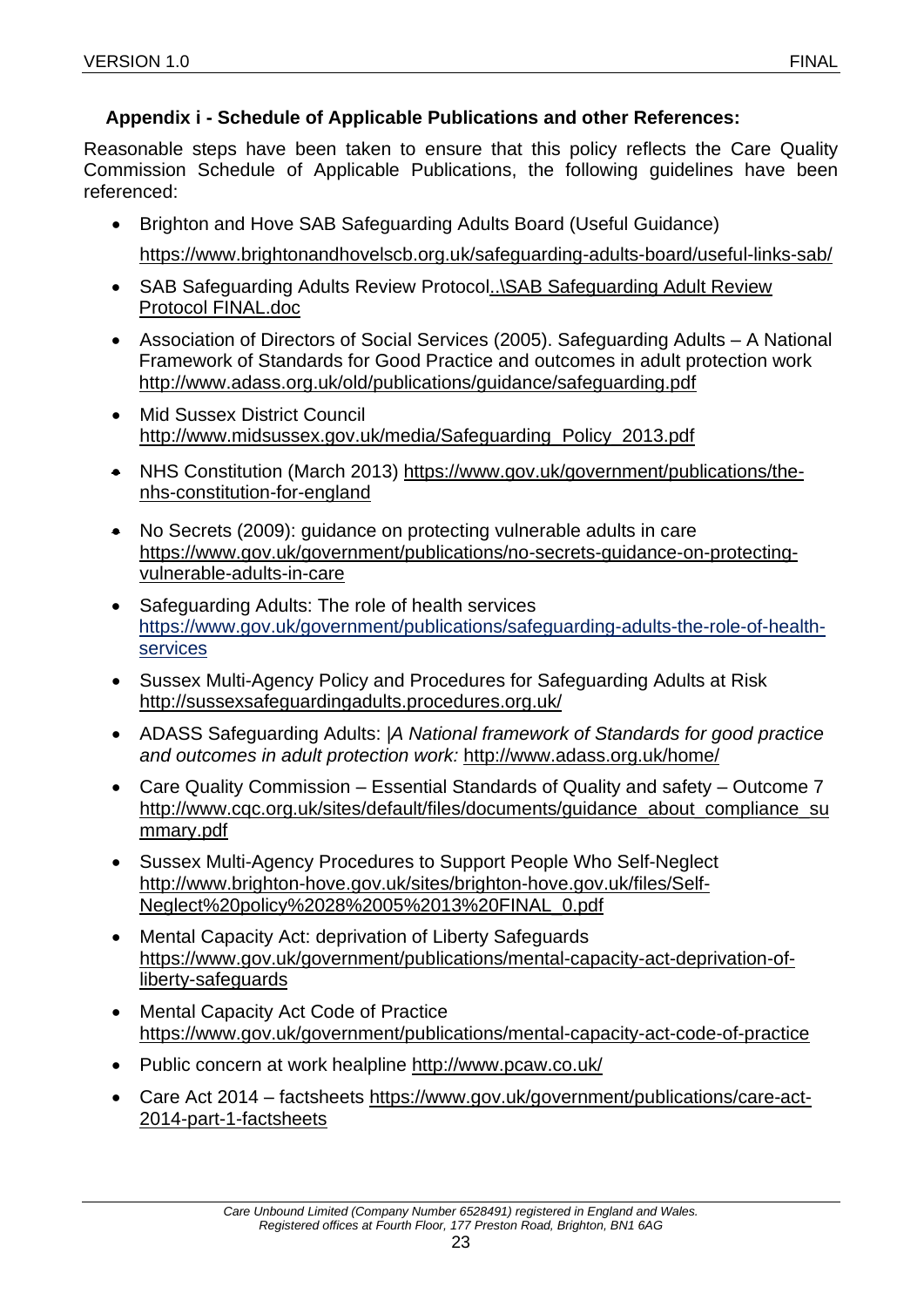- Care Act Guidance [https://www.gov.uk/government/uploads/system/uploads/attachment\\_data/file/31599](https://www.gov.uk/government/uploads/system/uploads/attachment_data/file/315993/Care-Act-Guidance.pdf) [3/Care-Act-Guidance.pdf](https://www.gov.uk/government/uploads/system/uploads/attachment_data/file/315993/Care-Act-Guidance.pdf)
- Healthwatch<http://www.healthwatch.co.uk/>
- Department of Health The Care Act Factsheet 7 [https://www.gov.uk/government/publications/care-act-2014-part-1-factsheets/care](https://www.gov.uk/government/publications/care-act-2014-part-1-factsheets/care-act-factsheets#factsheet-7-protecting-adults-from-abuse-or-neglect)[act-factsheets#factsheet-7-protecting-adults-from-abuse-or-neglect](https://www.gov.uk/government/publications/care-act-2014-part-1-factsheets/care-act-factsheets#factsheet-7-protecting-adults-from-abuse-or-neglect)
- Care Act 2014 chapter 23 [http://www.legislation.gov.uk/ukpga/2014/23/pdfs/ukpga\\_20140023\\_en.pdf](http://www.legislation.gov.uk/ukpga/2014/23/pdfs/ukpga_20140023_en.pdf)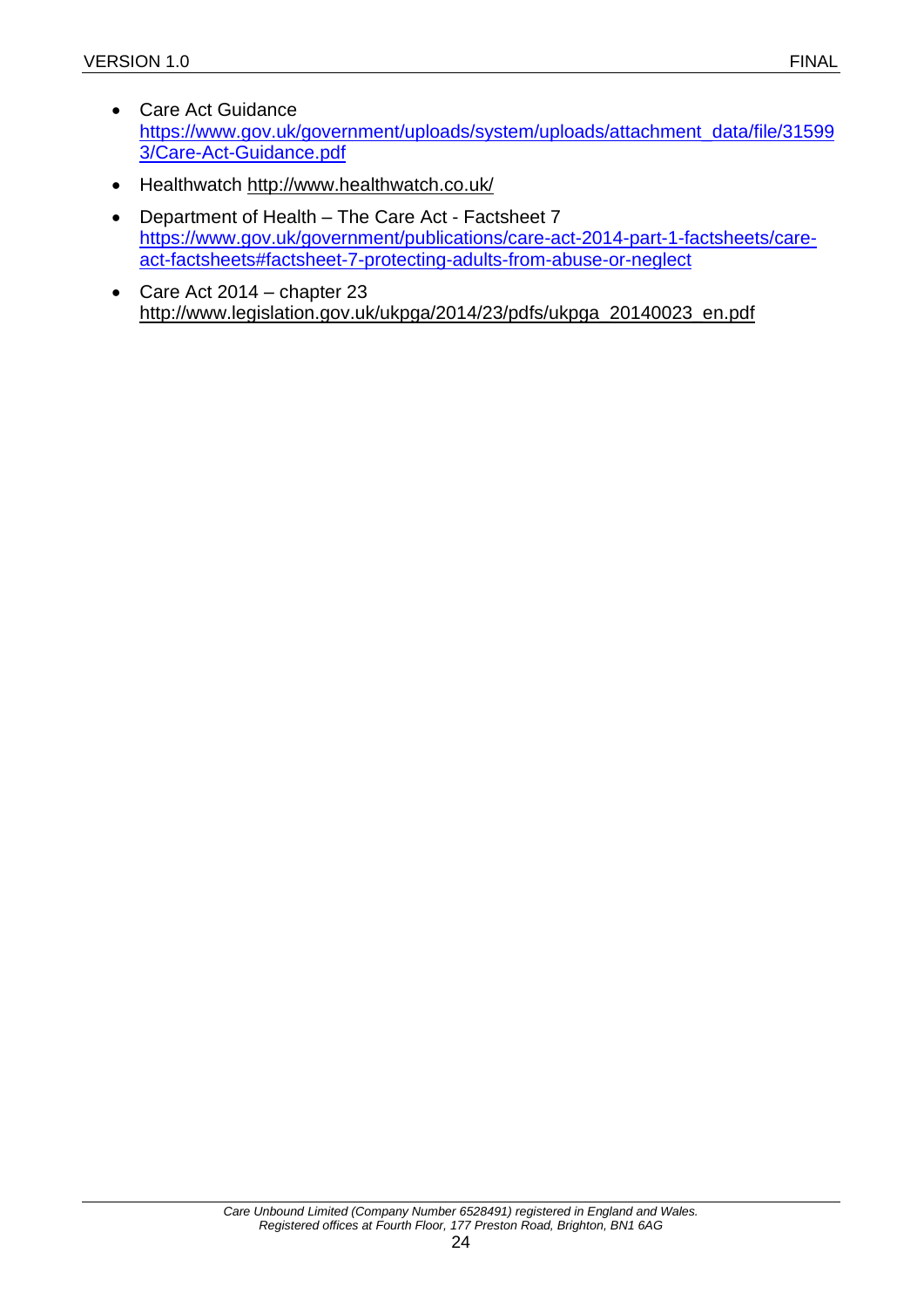# <span id="page-24-0"></span>**Appendix ii - Flowchart for Raising a Safeguarding Concern**



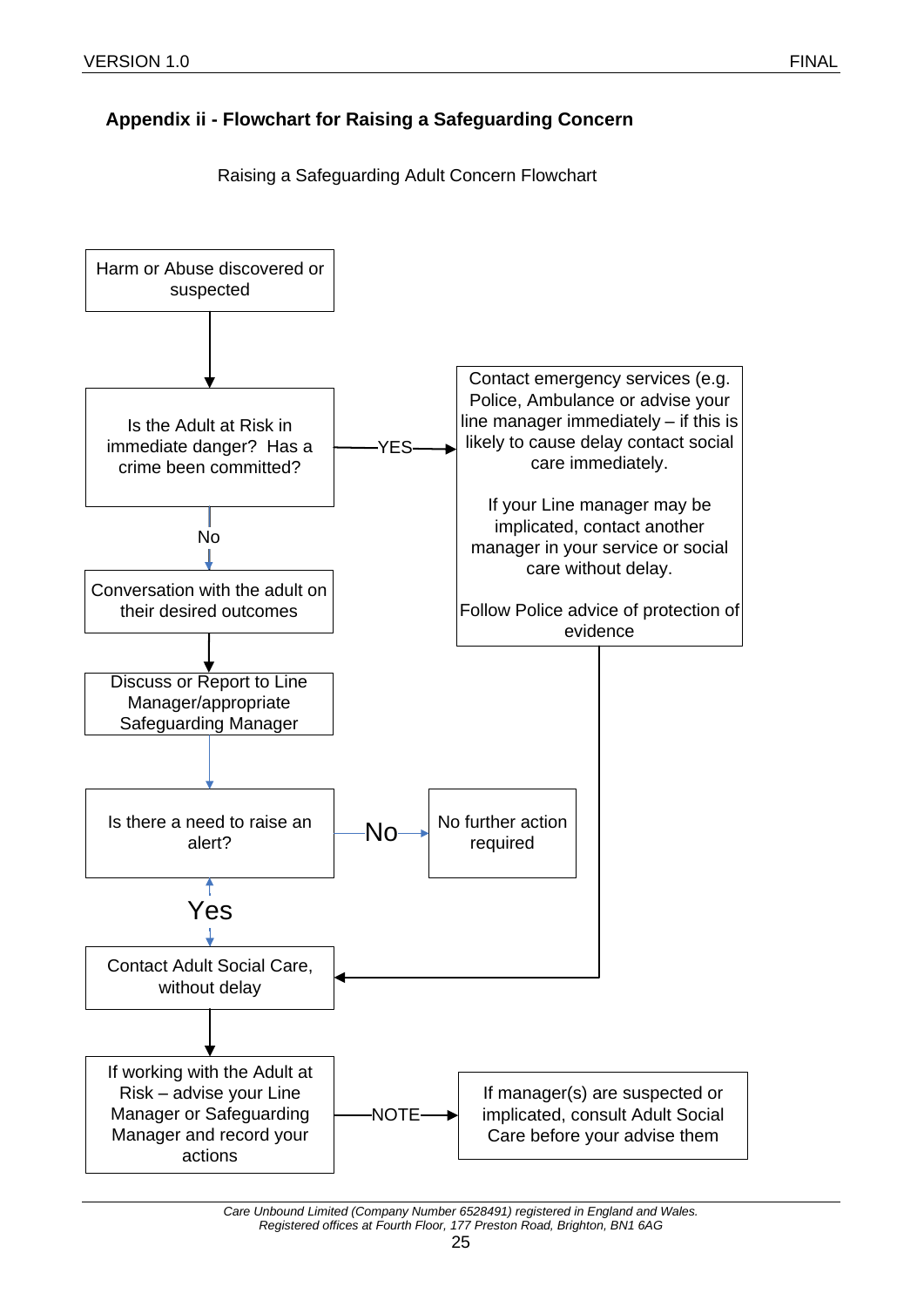## **Appendix iii – Equality Assessment**

| 1. Name of Policy | Safeguarding Vulnerable Adults Policy |
|-------------------|---------------------------------------|
|                   |                                       |

| 2. Clinical/Governance/HR | iovernance |
|---------------------------|------------|
|---------------------------|------------|

| 3. Assessment completed by<br>(Author/Owner/Other) | a) Name       |              | b) Title                    |
|----------------------------------------------------|---------------|--------------|-----------------------------|
| Author                                             | Jason Willcox |              | <b>Safeguarding Manager</b> |
|                                                    |               |              |                             |
| Date assessment completed:                         |               | January 2021 |                             |

<span id="page-25-0"></span>

| 4. Does the policy benefit or have an impact on colleagues and/or the public? (please $\sqrt{ }$ ) |     |  |           |  |                 |  |
|----------------------------------------------------------------------------------------------------|-----|--|-----------|--|-----------------|--|
| <b>Colleagues</b>                                                                                  | Yes |  | <b>No</b> |  | <b>Not Sure</b> |  |
| <b>Public</b>                                                                                      | Yes |  | <b>No</b> |  | Not Sure        |  |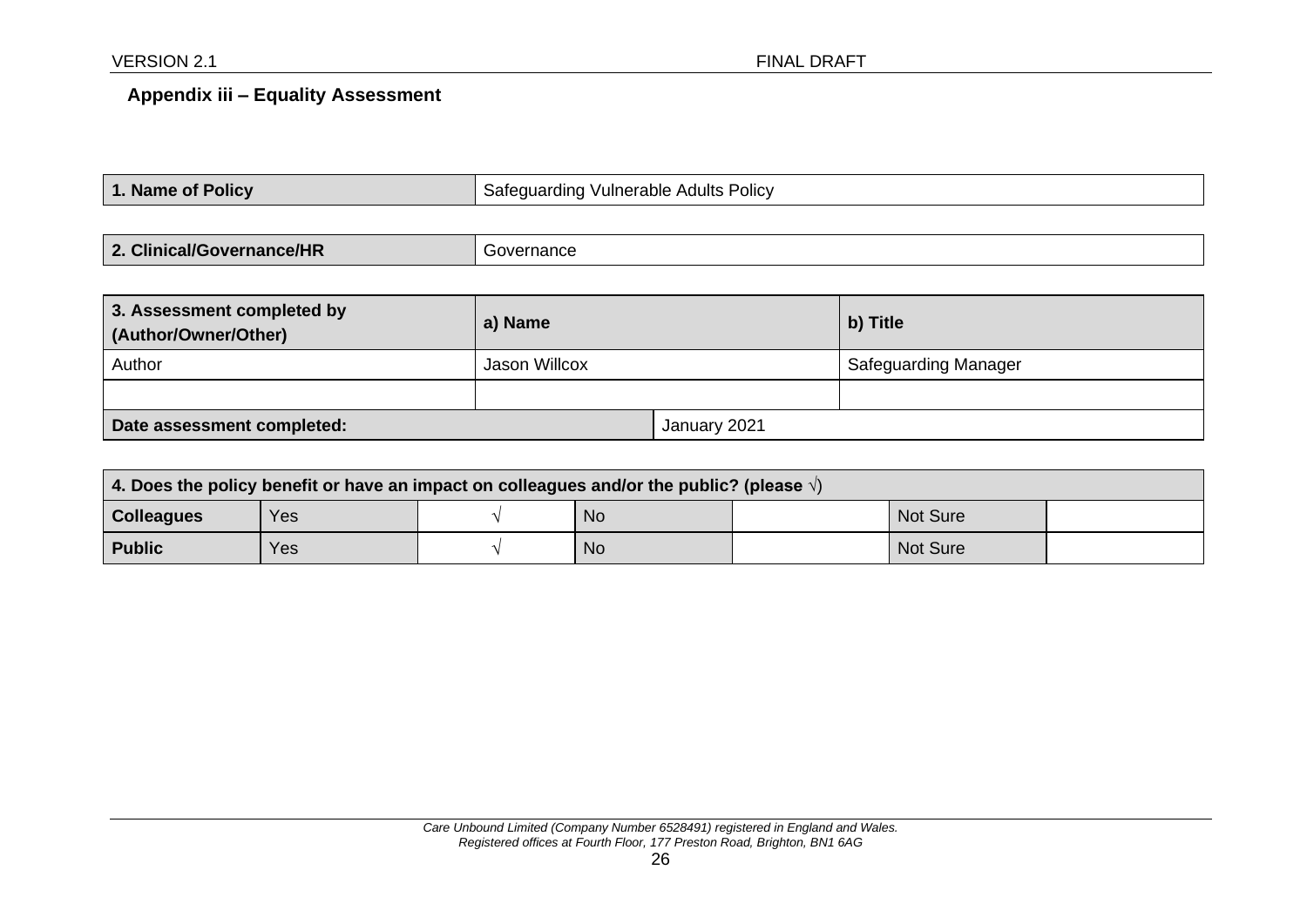| 5. Is there a Differential Impact?      |                                                                                                                                                        |                |                                                                     |                | 6. Is there concern?                                                                                                                         |                    | <b>7. Total Scores</b> |                |
|-----------------------------------------|--------------------------------------------------------------------------------------------------------------------------------------------------------|----------------|---------------------------------------------------------------------|----------------|----------------------------------------------------------------------------------------------------------------------------------------------|--------------------|------------------------|----------------|
|                                         | 5a) Is there any information or<br>reason to believe that the<br>operation of this policy would<br>or does affect groups<br>differently?<br>Answer: No |                | 5b) How much information or<br>evidence is there?<br>Answer: Little |                | Has there been any concern<br>expressed by the public or<br>colleagues about the<br>operation of this function or<br>policy?<br>Answer: None |                    |                        |                |
|                                         | Yes/No/NA/Not Sure                                                                                                                                     |                | NA/ None/Little/Some/Major                                          |                | NA/None/Little/Some/Major                                                                                                                    |                    |                        |                |
|                                         | <b>Colleagues</b>                                                                                                                                      | <b>Public</b>  | Colleagu<br>es                                                      | <b>Public</b>  | Colleag<br>ues                                                                                                                               | <b>Public</b>      | <b>Collea</b><br>gues  | <b>Public</b>  |
| Age                                     | $\mathbf 0$                                                                                                                                            | $\mathbf 0$    | $\mathbf 0$                                                         | $\overline{0}$ | $\overline{0}$                                                                                                                               | $\mathbf 0$        | $\overline{0}$         | $\overline{0}$ |
| <b>Disability</b>                       | $\mathbf 0$                                                                                                                                            | $\mathbf 0$    | 0                                                                   | $\overline{0}$ | $\overline{0}$                                                                                                                               | $\overline{0}$     | $\overline{0}$         | $\mathbf{0}$   |
| Gender reassignment                     | $\mathbf 0$                                                                                                                                            | 0              | $\mathbf 0$                                                         | 0              | $\mathbf 0$                                                                                                                                  | $\boldsymbol{0}$   | 0                      | $\overline{0}$ |
| civil<br>Marriage<br>and<br>partnership | $\mathbf 0$                                                                                                                                            | 0              | 0                                                                   | 0              | $\overline{0}$                                                                                                                               | 0                  | 0                      | $\overline{0}$ |
| Pregnancy and maternity                 | $\mathbf 0$                                                                                                                                            | $\mathbf 0$    | 0                                                                   | $\overline{0}$ | $\overline{0}$                                                                                                                               | $\overline{0}$     | $\mathbf 0$            | $\mathbf{0}$   |
| Race                                    | $\mathbf 0$                                                                                                                                            | $\mathbf 0$    | $\mathbf 0$                                                         | 0              | $\mathbf 0$                                                                                                                                  | $\overline{0}$     | 0                      | $\mathbf{0}$   |
| Religion and belief                     | $\mathbf 0$                                                                                                                                            | 0              | $\mathbf 0$                                                         | 0              | $\overline{0}$                                                                                                                               | 0                  | $\overline{0}$         | $\mathbf{0}$   |
| Sex                                     | $\mathbf 0$                                                                                                                                            | $\overline{0}$ | 0                                                                   | $\overline{0}$ | $\overline{0}$                                                                                                                               | $\mathbf 0$        | 0                      | $\mathbf{0}$   |
| Sexual orientation                      | $\mathbf 0$                                                                                                                                            | $\mathbf 0$    | $\mathbf 0$                                                         | $\mathbf 0$    | $\mathbf 0$                                                                                                                                  | $\mathbf 0$        | 0                      | $\overline{0}$ |
|                                         |                                                                                                                                                        |                |                                                                     |                |                                                                                                                                              | <b>Sub Total</b>   | $\mathbf 0$            | $\mathbf 0$    |
|                                         |                                                                                                                                                        |                |                                                                     |                |                                                                                                                                              | <b>Grand Total</b> | 0                      |                |
| 8. Priority                             |                                                                                                                                                        |                |                                                                     |                |                                                                                                                                              |                    |                        |                |
| <b>Grand Total Score</b><br>0           |                                                                                                                                                        |                | Priority (low, medium, high)                                        |                |                                                                                                                                              | Low                |                        |                |